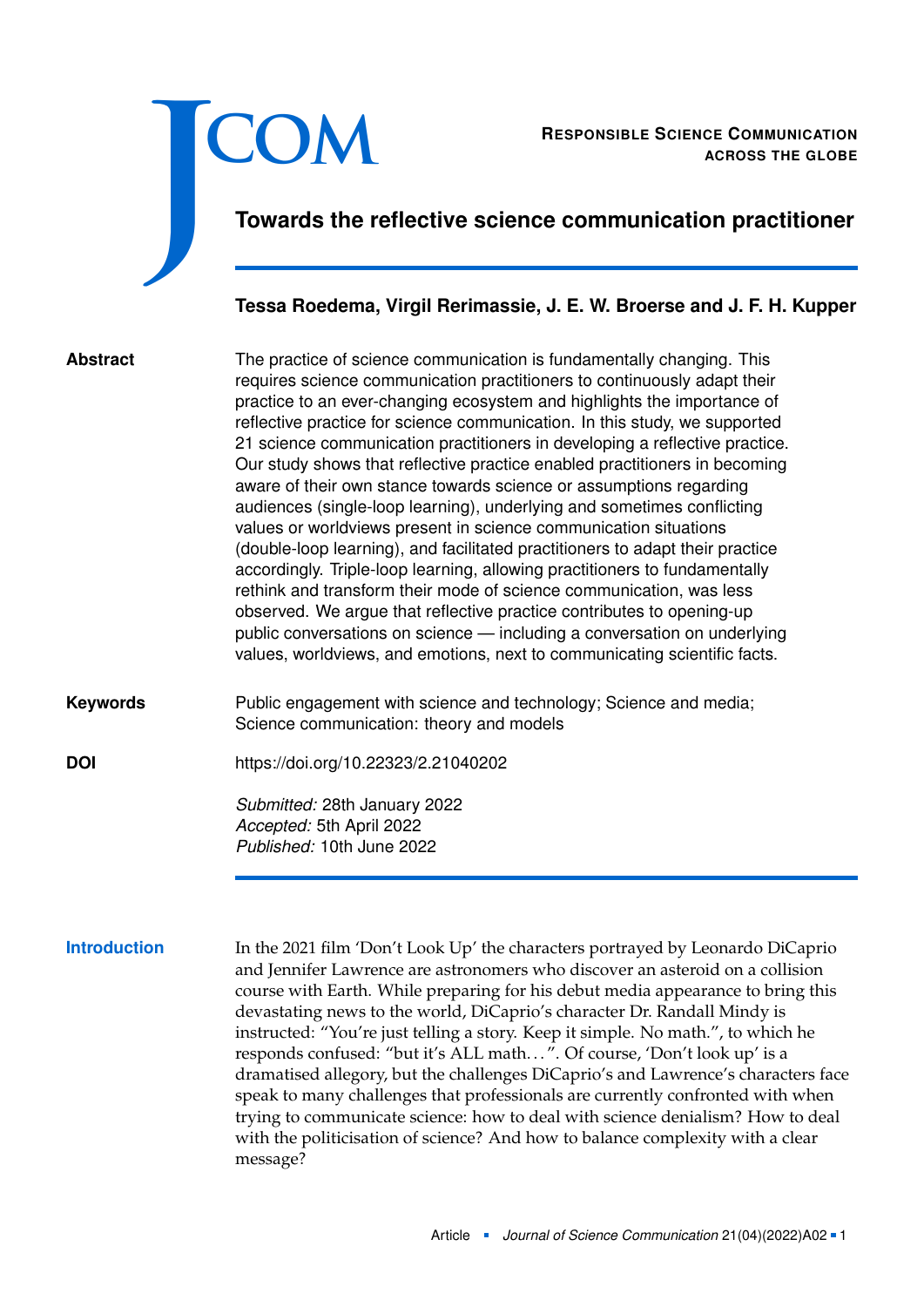The field of science communication is becoming increasingly dynamic and complex. Digitalisation and the rise of social media, commercialisation, including sensationalism of (scientific) information and the politicisation of science in public debates, have revolutionised the way in which science communication practitioners practice their work [Brüggemann, Lörcher and Walter, [2020;](#page-16-0) Alexander, [2015\]](#page-16-1). Firstly, science communication practitioners experience this as their work has become increasingly fast-paced — leaving less time for investigation, storytelling and curating what information should be disseminated [Massarani et al., [2021\]](#page-17-0). Secondly, the science communication ecosystem is more fragmented, with numerous interfaces which professional science communicators — and new science communication actors — interact with audiences in myriad ways [Bubela et al., [2009;](#page-16-2) Rutsaert et al., [2013\]](#page-18-0). As Trench already noted in 2008, there is an abundance of information about science online, often consumed from sources where traditional media's editorial oversight and fact-checking mechanisms are lacking [Trench, [2008\]](#page-18-1). At the same time, online public discussions of science are more explicit about the diversity of voices presented — all underpinned by their own values and worldviews [Roedema, Broerse and Kupper, [2021\]](#page-18-2). Moderating constructive public discussions on science is hard to put into practice, for science communicators indicate to have little insight into their audience, often referring to audiences as 'the general public', and with only 37% of science communicators indicating to receive occasional feedback from audiences on their outputs [Massarani et al., [2021\]](#page-17-0). This often leaves science communication practitioners guessing how their activities link to values of audiences and how they make sense of information put forward. Thirdly, scientific issues are increasingly drawn into political conflicts in a polarising society [Brüggemann, Lörcher and Walter, [2020\]](#page-16-0).

This increasingly complex practice and continuously changing ecosystem, including wider societal transformations and post-normal situations, asks for *reflective science communication practitioners* [Brüggemann, Lörcher and Walter, [2020;](#page-16-0) Ramaker, van der Stoep and Deuze, [2015\]](#page-18-3). Current practice, such as 'fact checking' and 'gate keeping' of scientific information entering society, does not uphold in post-normal situations, for such situations require a practice capable of dealing with value questions and uncertainty [Brüggemann, Lörcher and Walter, [2020\]](#page-16-0). Many scholars have repeatedly pleaded for a shift in science communication roles as well as science communication modes, wherein they urge the field to move away from deficit-thinking and strengthen the relationship between science and society by two- or multi-way communication modes [Bubela et al., [2009;](#page-16-2) Davies, [2021;](#page-17-1) Fahy and Nisbet, [2011;](#page-17-2) Trench, [2008\]](#page-18-1). For science communicators, this means a constant rethinking is needed of their deployed mode of science communication, including reflection on the perspective or role they hold with regards to science-society interactions, goals and activities, and an awareness of how this addresses (or excludes) certain audiences [Roedema, Broerse and Kupper, [2021\]](#page-18-2). In this, reflection is essential to critically investigate the frames of thought deployed by the science communication practitioner, and to link this to science communication practice [Schön, [1983\]](#page-18-4).

Reflective practice has mostly been operationalised in academic contexts, in practice-oriented fields such as management, nursing and social work [Askeland and Fook, [2009;](#page-16-3) Dubé and Ducharme, [2015;](#page-17-3) Jones and Stubbe, [2004\]](#page-17-4), and for educational purposes to obtain certain professional skills or insights [Boud and Walker, [1998;](#page-16-4) Hesjedal et al., [2020;](#page-17-5) Karnieli-Miller, [2020\]](#page-17-6). More related to the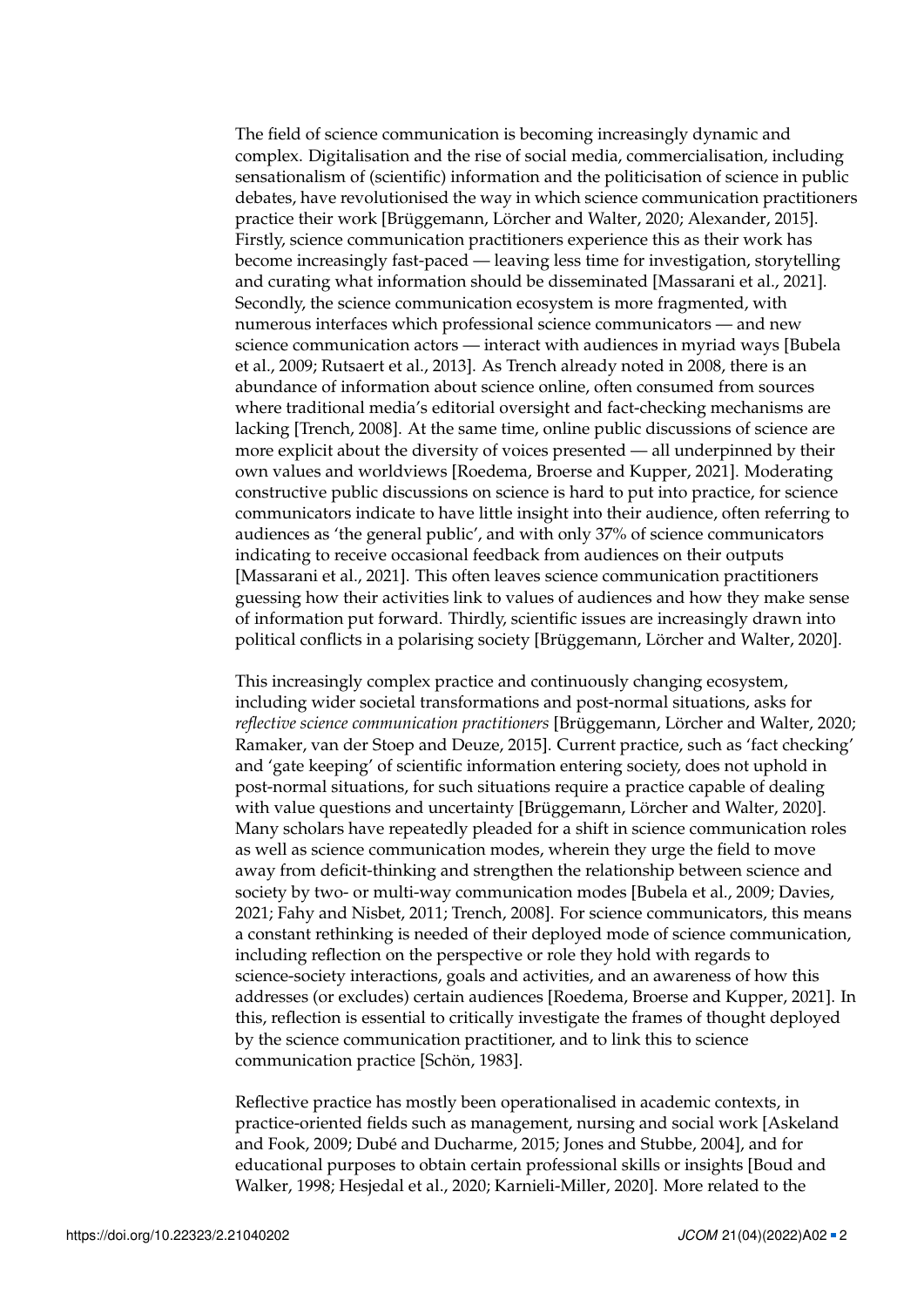practice of (science) communication, scholars describe how work on reflection and reflective practices in journalism studies tends to be focused on formal education and to some extent the field of ethics, and not so much on the core journalistic practices of news gathering, selecting, editing, and publishing itself [Ahva, [2012;](#page-16-5) Niblock, [2007;](#page-18-5) Ramaker, van der Stoep and Deuze, [2015;](#page-18-3) Salmon, Priestley and Goven, [2017\]](#page-18-6). For example, Ramaker, van der Stoep and Deuze [\[2015\]](#page-18-3) theorised how the concept of reflective practice could be essential for journalists, in terms of assisting them to cope with the constraints of current journalistic work. Salmon and colleagues described strategies and barriers to reflexivity in scientists 'specifically in relation to their outreach efforts' [p. 58] and showed scientists' reflections on science-society interactions [Salmon, Priestley and Goven, [2017\]](#page-18-6). This study aims to build on earlier work related to reflective practice in the context of science-society interactions. We propose that reflective practice can be valuable for practitioners who need to deal with complex realities or fast-changing communication environment, yet this mode remains understudied in daily science communication *practice* and for a wide variety of relevant actors in this field. As far as the researchers of this study could ascertain, this is the first empirical study that applies the 'doing' of reflective practice in daily science communication activities by different relevant actors in this field. We supported 21 science communicators, including science journalists, science communication practitioners in universities, research institutes and science museums and communicating scientists, in developing a reflective practice for their daily context and work — and explored ways in which this could help practitioners to deal with the challenges within the current science communication ecosystem. Through semi-structured interviews we set up reflective practice experiments together with participants, wherein they formulated activities that would enable them to adapt their practice to the complexities of the current science communication ecosystem. Participants kept track of their experiences in reflection diaries. We used the reflective cycle of Gibbs [\[1998\]](#page-17-7) to help stimulate 'reflection-on' activities undertaken by participants and help create awareness of what happens in specific situations they experienced, as well as help practitioners to draw conclusions and make action plans for adapting their science communication practice to the complexities of the field.

# **Theoretical background for reflective practice**

Reflective practice is generally understood as 'a process of continuous learning and gaining insights into how frames of thought, emotions, assumptions, worldviews, and values are linked to practices that are carried out by individuals, communities or institutes' [Finlay, [2008;](#page-17-8) Salmon, Priestley and Goven, [2017\]](#page-18-6). This involves mostly individual practitioners to critically assess one's own response to and in situations they encounter in their work. The concepts 'reflection' and 'reflective practices' are frequently used interchangeably in different fields of research and practice [Fook and Askeland, [2006;](#page-17-9) Niblock, [2007\]](#page-18-5). Therefore, it is first crucial to outline how we understand these concepts in the context of this study.

More than 100 years ago, the philosopher John Dewey articulated a concept of 'reflection' in his seminal book '*How we think*'. Dewey [\[1933\]](#page-17-10) argued that reflection arises in moments of conflict or doubt about the experience of a particular situation. It is through reflection that one actively connects such an experience to other experiences and ideas, conceiving alternative courses of action to learn how to respond adequately. Schön has built on this notion of learning-by-doing in his book 'the reflective practitioner', where he fittingly mentioned 'the case is not "in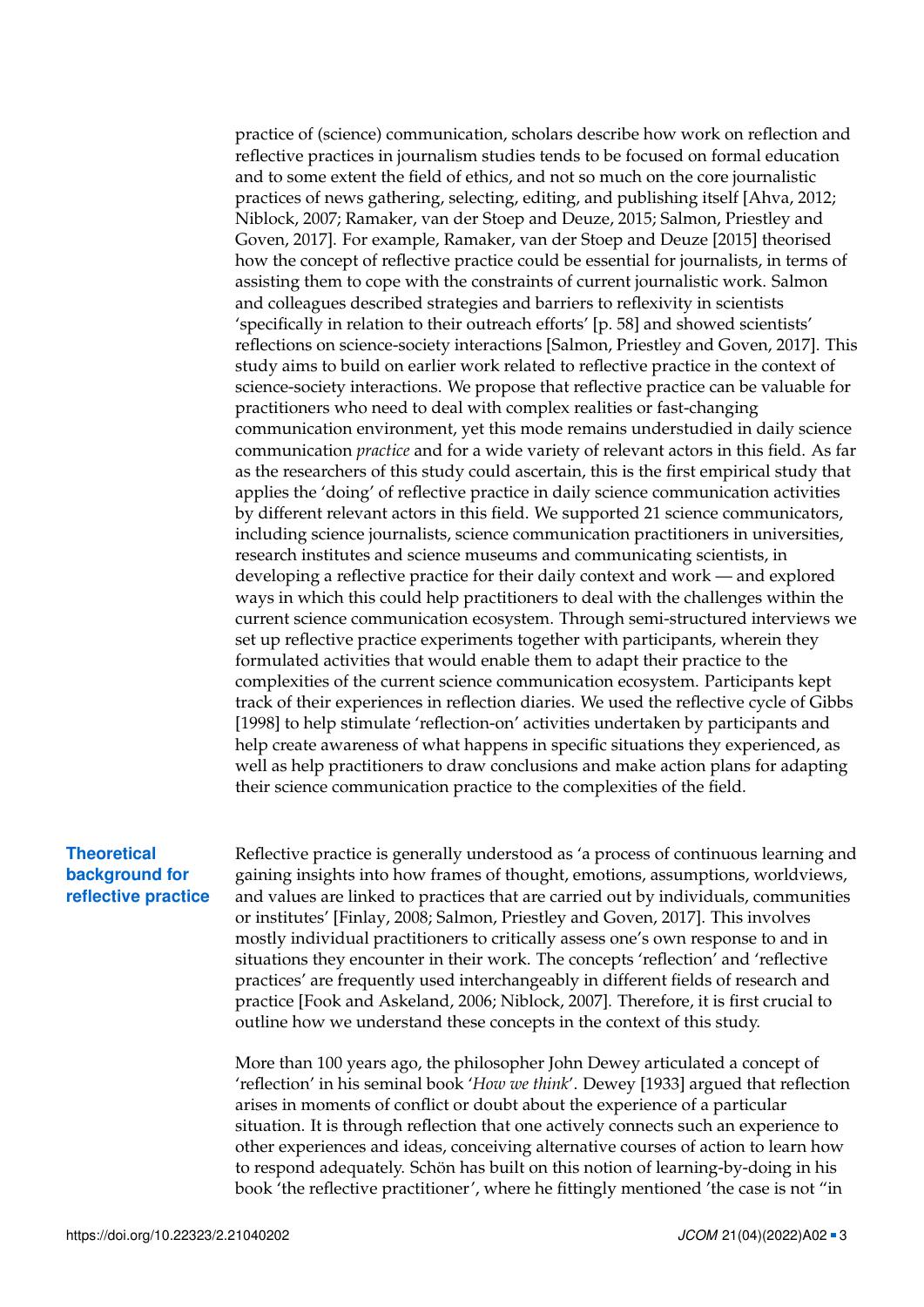the book"' [Schön, [1983,](#page-18-4) p. 121]. According to Schön, reflective practitioners are professionals who are aware of their implicit knowledge and learn from their experiences [Schön, [1983\]](#page-18-4). They assess their own thoughts, emotions, worldviews, and values in specific situations, and directly link these to actions they undertook [Schön, [1983\]](#page-18-4). This helps practitioners to gain insights into the various ways their activities are influenced by perspectives, ideologies, institutions, or economic and political conditions [Finlay, [2008\]](#page-17-8). Schön [\[1983\]](#page-18-4) distinguished two types of reflection, namely *reflection-in-action* and *reflection-on-action*. Reflection-in-action is doing the thinking *in the moment* of the encountered situation or experience, whereas reflection-on-action is the thinking or assessment of thoughts *after* a situation or experience has passed. Reflective practice is thus conceived as a dynamic process that is continuously modified by the changing context, rather than a permanent state, fixed process, or accumulation of thoughts. Different types of learning are useful in the context of reflective practice as a strategy to excite reflectivity [Hesjedal et al., [2020\]](#page-17-5). Single-loop learning is characterised as becoming aware of the problem or challenge in the, in this case, specific science communication situation; whereas double-loop learning 'includes a feedback loop that allows individuals' and organizations' experience to result in reconsideration and revision of the mental model' [Hesjedal et al., [2020,](#page-17-5) p. 1636]. Triple-loop learning is described as a processes wherein existing frames of thought are 'reopened', as to change the practice or undertaken activities more fundamentally [Tosey, Visser and Saunders, [2011\]](#page-18-7).

Schön's work highly influenced models on reflection, such as the model of Atkins and Murphy [\[1993\]](#page-16-6) on different stages of reflection, Gibbs' reflective cycle [\[1998\]](#page-17-7) that highlights how reflection on experiences is essential in learning processes and gaining understanding of situations, and models that indicate how reflection might take place on different levels, from individual reflection, to a more reciprocal and shared reflection in communities, to reflective institutions [Atkins and Murphy, [1993;](#page-16-6) Chilvers, [2012;](#page-17-11) Finlay, [2008;](#page-17-8) Wynne, [1993\]](#page-18-8). A common theme amongst most models is the notion that reflection practice starts with an awareness of uncomfortable feelings and thoughts, followed by reflection on these feelings and thoughts, which results in newly obtained (action) perspectives [Atkins and Murphy, [1993,](#page-16-6) p. 1189–1190]. Gibbs' reflective cycle suggests that the continuous learning process happens iteratively when we encounter complex situations, for example, as awareness of feeling uncomfortable helps us reflect on what we feel, think, or how we act — and as such moves us to evaluate the experience, draw conclusions and make an action plan for future situations [Gibbs, [1998;](#page-17-7) Finlay, [2008\]](#page-17-8). In this study, we have used Gibbs' reflective cycle to help stimulate reflection-on-action and creating awareness in individuals of what happens in specific situations they experienced during their reflective practice experiments. Furthermore, Gibbs' reflective cycle was used to help practitioners draw conclusions and make action plans for similar science communication situations in the future — with the aim to also stimulate reflection-in-action in the future.

We argue that reflective practice may also benefit the work of science communicators. Science communicators draw on both practical experience and theory, as they need to think on their feet and improvise, as well as comply with scientific culture and practice. In this context, it is crucial to realise that reflective practice in science communication needs to be understood in terms of boundary work; practitioners in this field are driven by curiosity and creativity to translate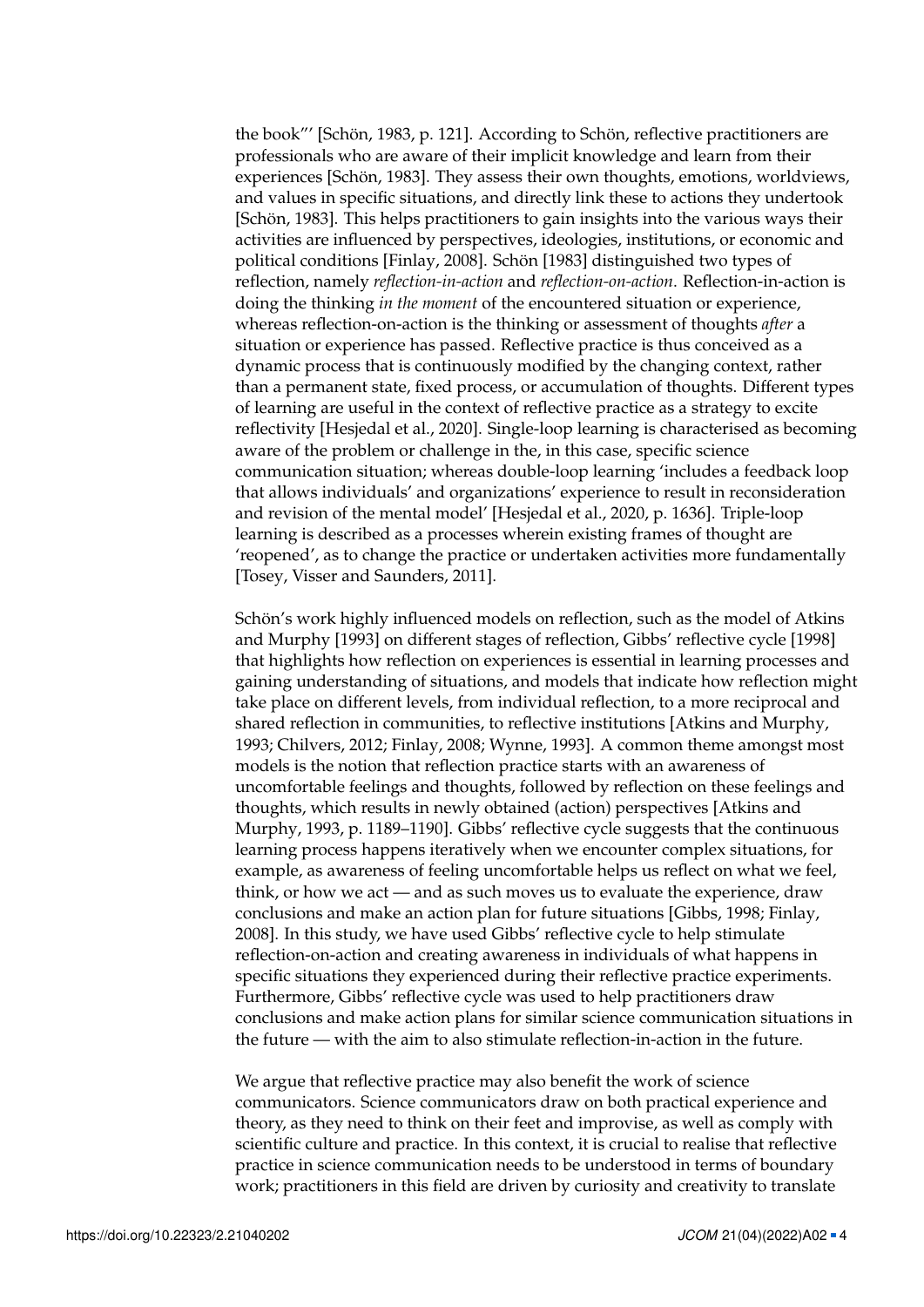scientific information to wider audiences — and as such act on the boundary between science and society [Akkerman and Bakker, [2011;](#page-16-7) McGreavy et al., [2013;](#page-18-9) Roedema, Broerse and Kupper, [2021\]](#page-18-2). A reflective practitioner in this field should therefore not only question their own perspective or output with regards to science, or processes or dynamics in the science communication ecosystem, but also regard the common routines, values, worldviews, and cultures prevalent in society. Furthermore, science communication practitioners need to navigate the challenges related to 'post-normal situations', wherein they need to find ways to communicate uncertainties of science, value questions, a need to respond to calls-to-action, political pressures, and a polarised society [Brüggemann, Lörcher and Walter, [2020\]](#page-16-0). Reflection-in- and on-action allows science communication practitioners to regard these dynamics, and revise, modify and refine their practice accordingly — both in the moment as well as learn after they have deployed certain activities [Finlay, [2008;](#page-17-8) Schön, [1983\]](#page-18-4).

**Methods** This research is part of the European-funded RETHINK project (2018–2022). In this project, seven Communities of Practice (CoP) — so-called 'Rethinkerspaces' were established in seven European countries: Italy, the Netherlands, Poland, Portugal, Serbia, Sweden and the United Kingdom. Rethinkerspaces act as testbeds and validation mechanisms for the reflective practice experiments developed and experimented with. Each Rethinkerspace consists of a heterogeneous group of approximately 10–15 science communication practitioners, varying from science communicators and science journalists, to communicating scientists, social sciences and humanities (SSH) scholars, policy makers and science funders.

### *3.1 Participant recruitment*

All Rethinkerspace members received an invite to participate in this study, of whom three to four Rethinkerspace members were contacted to participate per country. Rethinkerspace members were selected for participation based on several characteristics. First, Rethinkerspaces members were asked to experiment with a reflective practice in their daily science communication activities. As such, it was a requirement for participation to be actively involved in the *practice* of science communication, meaning that participants had to produce science communication outputs or be involved with audiences more interactively. Second, these could be both online and offline activities, such as writing, tweeting, blogging or vlogging about scientific topics, moderating conferences, network events or discussion evenings in cultural institutes and museums, and many more. Participants needed to be actively involved in the practice of science communication at the time of data collection (in 2021). Lastly, an even distribution of practitioners over the seven Rethinkerspaces was strived for (see Table [1\)](#page-5-0). In this, it was important for this study to gather as many diverse ways in which science communication practitioners experience and execute their practice.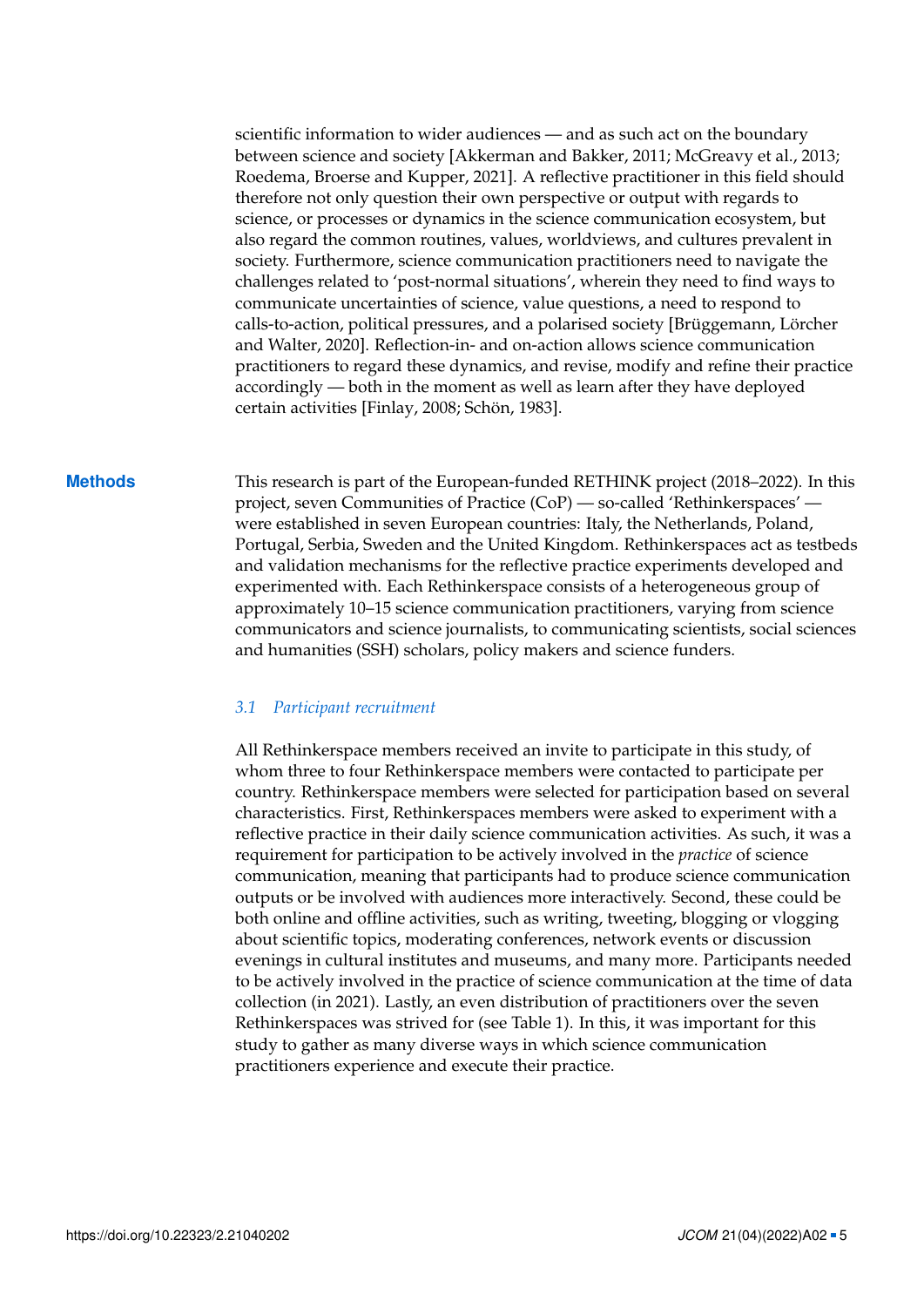<span id="page-5-0"></span>

|                                                                           |  |             |     | NL PL PT Sb Se UK | <b>Total</b> |
|---------------------------------------------------------------------------|--|-------------|-----|-------------------|--------------|
| Science journalist                                                        |  |             | 3   |                   | 12           |
| Science communicator in university,<br>research institute, science museum |  |             |     |                   |              |
| Communicating scientist                                                   |  |             |     |                   |              |
| <b>Total</b>                                                              |  | $5 \quad 3$ | 3 3 |                   |              |

**Table 1**. Overview of participants. (IT = Italy, NL = The Netherlands, PL = Poland,  $PT = Portugal$ ,  $Sb = Serbia$ ,  $Se = Sweden$ ,  $UK = The United Kingdom$ ).

### *3.2 Data collection*

This research followed different phases and used various research methods (see Figure [1\)](#page-6-0), using interviews, reflection diaries and observations. Each phase is elaborated below.

**Phase 1: Setting the stage.** The main goal was to find challenging situations that could serve as an entry point for participants' reflective practice experiments, and to set up the experiment together. Researcher TR and research assistants conducted a first round of online interviews with 24 participants, inquiring about the experiences of participants in their science communication activities. Interviews lasted approximately an hour.

**Phase 2: Reflection-in-action.** Twenty-one participants (three had dropped out due to time constraints) experimented with reflection-in-action and kept track of their reflective practice experiment in a reflection diary. This diary followed a step-by-step approach, based on Gibbs' reflective cycle [Gibbs, [1998\]](#page-17-7). Participants listed a description of: 1) a science communication activity or situation; 2) related thoughts, emotions and assumptions; 3) related underlying values, perspectives, worldviews or other factors; 4) how underlying factors had influenced the science communication activity or situation; 5) an adapted science communication activity, strategy or practice for situations in the future. This led to a total of 79 science communication situations and activities on which participants reflected. Participants who completed multiple reflection diary entries received a small remuneration.

**Phase 3: Reflection-on-action.** The main objective of the third phase was to reflect-on-actions undertaken by participants, as to reach new understandings for the value of a reflective practice for individual participants. All 21 participants were interviewed (online) a second time to reflect-on-action, and together with the researchers develop new understandings regarding the value of a reflective practice for the individual practitioner. Furthermore, this interview was used as a check for the researcher to see if they had interpreted entries in the reflection diary correctly and to obtain more detailed clarifications. Interviews lasted approximately one hour.

**Phase 4: Dialogue.** The aim of the fourth phase was to gain insight into the value of reflective practice to the broader field of science communication. To this end, a multi-stakeholder dialogue was organised in each of the seven Rethinkerspaces,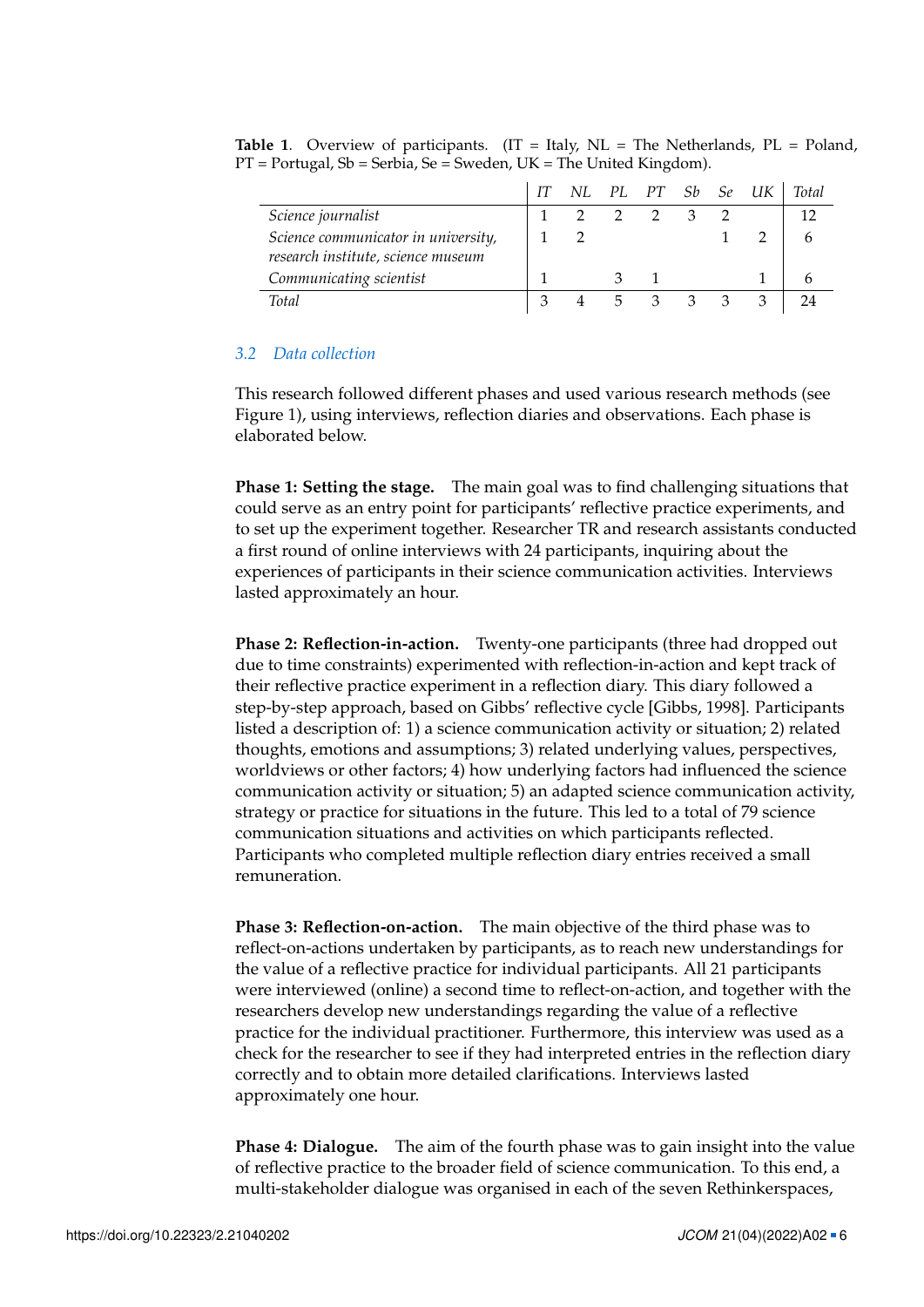wherein participants of this study presented their reflective practice experiment and reflected on the value. A total of 58 Rethinkerspace members attended dialogue sessions in seven European countries. Members discussed the potential broader value of reflective practice for science communication. Rethinkerspace dialogues were held online. Data collection took place via the online tool 'Miro', where Rethinkerspace members voiced their thoughts and reflections by posting sticky-notes on a virtual board. In every dialogue a reporter from the RETHINK project was present to take notes of conversations.



<span id="page-6-0"></span>**Figure 1**. A schematic overview of the subsequent phases during this research, indicating methods used, data gathered and the main objective of each phase.

## *3.3 Data analysis*

All interviews were audio recorded and transcribed verbatim. Interview transcripts and reflection diaries were coded on basis of the theoretical framework. Researchers VR and TR, and with help of multiple research assistants, coded the interview transcripts and reflection diaries. Open coding was used as a first step in the coding process — a process wherein the researchers developed their initial interpretations with regards to the value and process of the reflective practice experiments [Braun and Clarke, [2020\]](#page-16-8). This coding step was further informed by axial coding — or coding based on the theoretical framework of reflective practice — allowing the researchers to describe recurring themes and patterns present in the data. Lastly, VR and TR used observational notes of reflective practice experiments, taken during Rethinkerspace dialogue sessions and Miro boards, to further contextualise and check interpretations obtained through open and axial coding. As such, both inductive and deductive analysis strategies were applied in this study.

In an action-oriented research approach, researchers worked together with participants to identify challenges, shape the reflective practice experiments and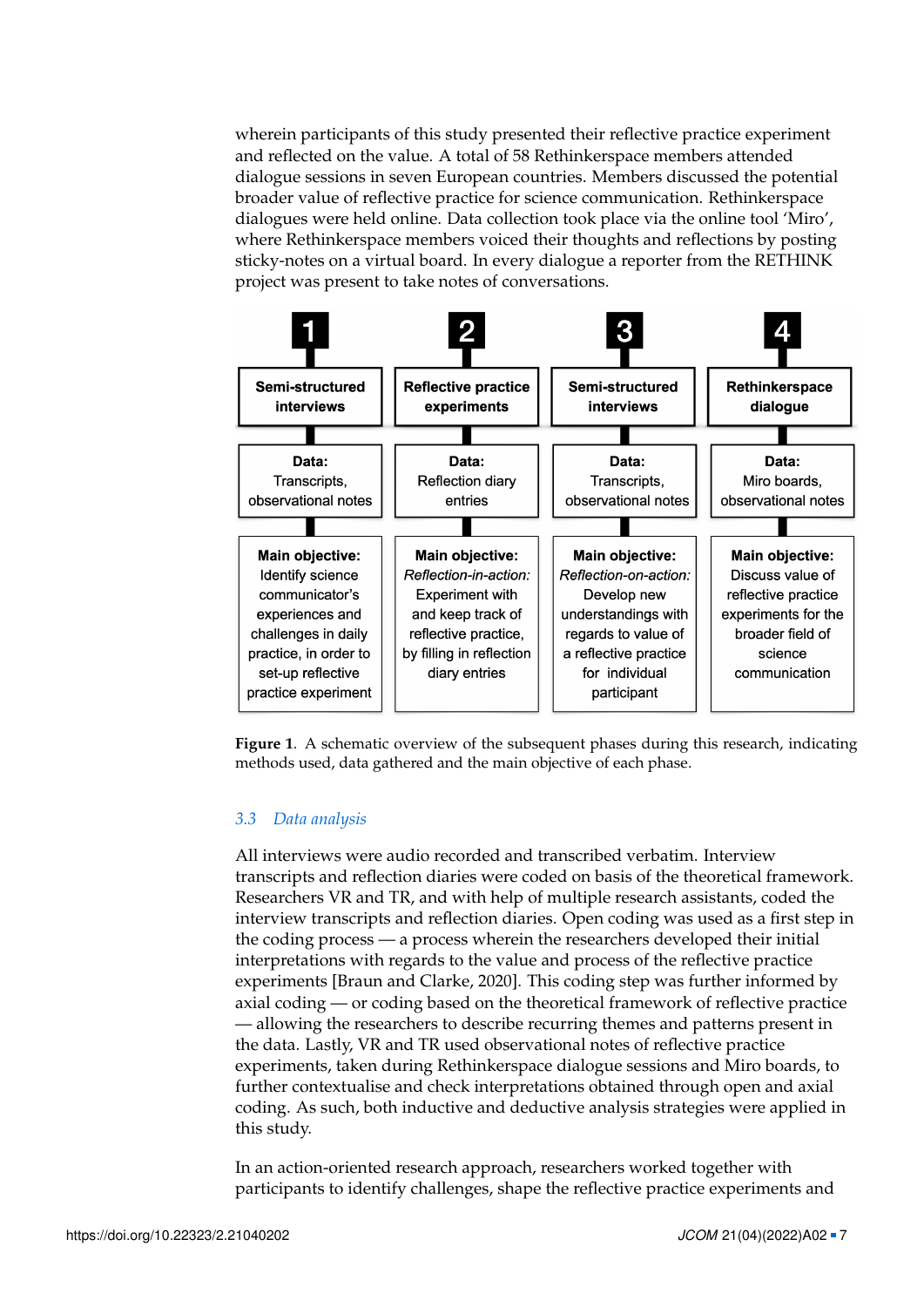discuss their experiences. It is crucial for researchers who do action-oriented research to critically reflect on and be open about their own frames of thought for they shape the way in which participants will experiment with their own reflective practices [Fergusson, van der Laan and Baker, [2019\]](#page-17-12). To this end, an extra check of researchers' interpretations of participants' responses were done in phase 3 and 4 of this research. A wide variety of stakeholders relevant to the theory and practice of science communication were present in the Rethinkerspace dialogues, encompassing practitioners, science enablers, science funders, science policymakers and SSH scholars. These diverse voices were used to challenge assumptions we had as researchers ourselves. Next, we applied triangulation of research methods and involved multiple researchers to shed light on the value of reflective practice for science communicators, from different perspectives and types of data. Lastly, researchers challenged each other on their individual coding and interpretations of data during this study. With this, we aimed to engage in critical reflection as researchers and cover our potential blind spots.

**Findings** This section presents the experiences of participants in devising their reflective practice experiments. First, we discuss participants' context wherein their reflective practice experiments were situated and determined their entry points for reflection, in the form of challenging science communication situations as experienced by participants. On basis hereof, participants formulated new strategies to transform their practice. These reflections-in-action are discussed in the second sub-section. Lastly, participants looked back on their experiences with developing a reflective practice — or, in other words, 'reflected-on-actions'. Moreover, participants highlighted the broader value of a reflective practice for the field of science communication. These insights will be shared in the third section of the results. Quotes will be used to illustrate our findings.

## *4.1 Determining participants' context for reflection*

Prior to devising the reflective practice experiments, we explored participants' science communication activities, experiences, and related viewpoints, which served as the participants' entry points for reflection. The participants perform a broad array of science communication activities, varying from public lectures and appearing on radio, podcasts or TV, moderating events in cultural venues, to writing blogs or articles. Through such activities the participants run into situations that prompt reflection, e.g., about the nature of their work, in terms of the desired or intended purpose of science communication in society, and their interactions with audiences. To this end, four themes emerged: an audience that is anonymous, hidden, or unknown to communicators; the wide diversity of communication channels; worries of participants regarding their (online) science communication abilities; and challenges for practitioners to communicate scientific information accurately where science is uncertain.

First, *the unknown audience*. Many participants mentioned that they only have a general idea of who their audience is. To quote participant 1, a British communicating scientist: *"we might be able to reach more people, but we don't know much about them"*. Concern existed about a lack of interest from 'the general public' and conversely, several participants experience to live in an academic bubble and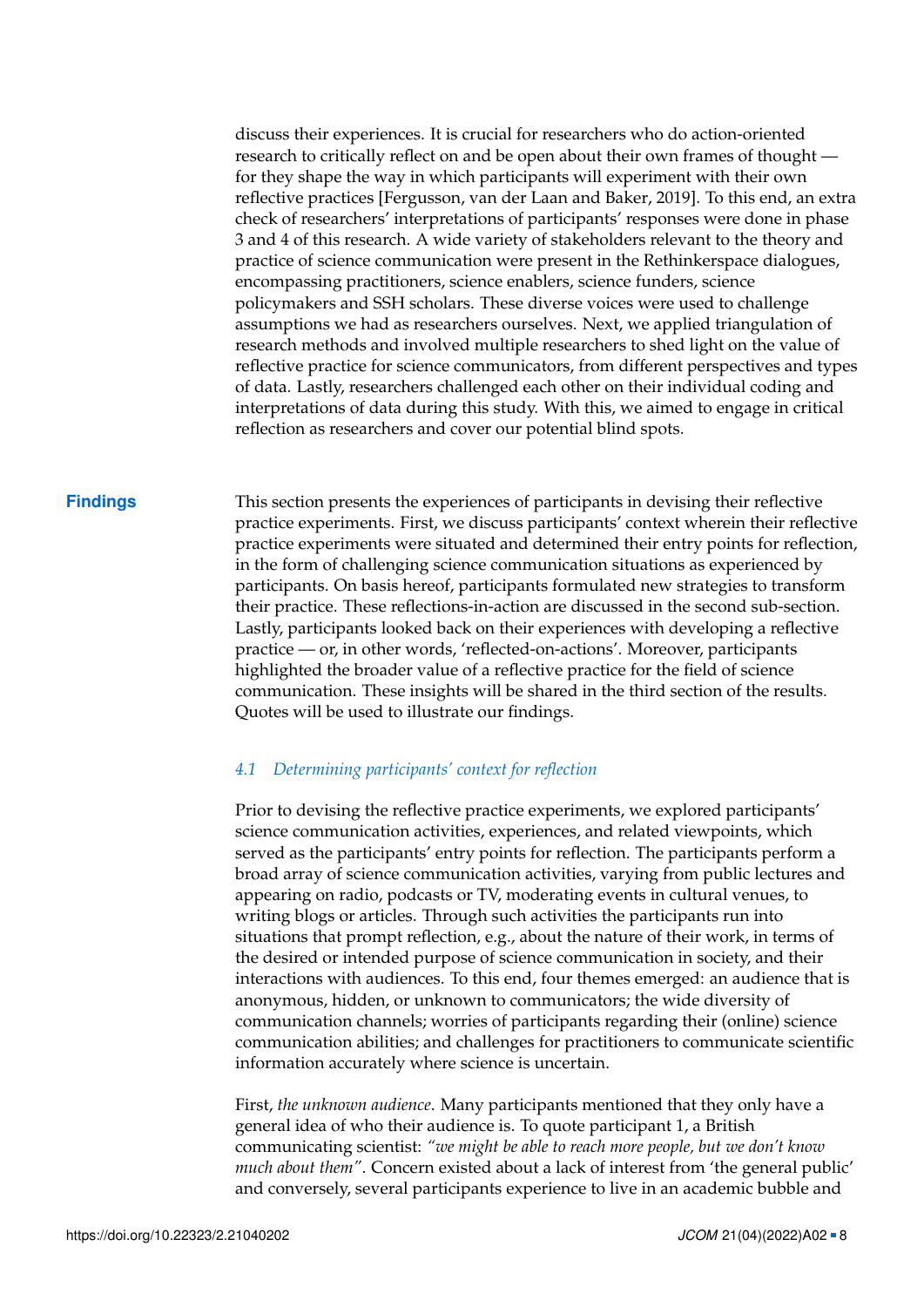have the feeling that science communication practice only reaches people that already have an interest in science. Lastly, participants mentioned that online dynamics provide little in-depth feedback from audiences back to the science communicator. For example, some participants mentioned they received online feedback in the form of comments about the content of their output, but no detailed feedback was shared on the form in which the scientific information was presented or interpreted by audiences.

Secondly, several participants — of whom mostly communicating scientists who engage in science communication activities on top of their regular activities indicated a general *discomfort with fragmentation of science communication interfaces*. Participants mentioned they are often overwhelmed by the abundance of communication channels to choose from and, consequently, the many different styles and modes of science communication practices they needed to get comfortable with. Thirdly, and relatedly, participants worried about their abilities to get the right message across in the right way. This especially concerned online science communication practices.

Fourthly, participants mentioned the importance of communicating about the scientific process to deal with uncertainty. A participant made the following observation about communication dynamics in relation to uncertainty during the Covid-19 pandemic:

*"The pandemic has shown that people are being totally freaked out that scientists have different opinions. [. . . ]. 'Why do scientists say different things?!' But this is the scientific process. That you try some things, you find evidence for [your hypothesis], or if you must try something else and find new evidence."* — communication manager\_Serbia (P19)

This participant illustrated concerns on how science communicators should deal with communicating uncertainty of the scientific process, including differing and sometimes contradicting stances within the scientific community and in wider audiences.

Lastly, many participants worry about *disinformation, misinformation, and fake news*. Participants experienced that many interactions elicited a wide variety of mostly negative emotions in them. For example, a science journalist from Portugal, mentioned to *"get very angry whenever I see pseudo-science"*. A communicating scientist from Poland expressed he did not know how to respond to such interactions online:

*"I was confused (. . . ). It would be very difficult to convince someone who already believes in [hoaxes], but I decided to write him a letter. [. . . ]. He thanked me but did not answer in any other way. Should I spend so much time just to answer one person? I could reach more people during this time, but that man was 'from the other side' and maybe I could change his mind? I don't know. I often return to this situation with my thoughts and can't find answers."* — communicating scientist\_Poland (P7).

Participants mentioned to struggle adapting their communication activities to a wide variety of persons that often hold viewpoints differing from their own.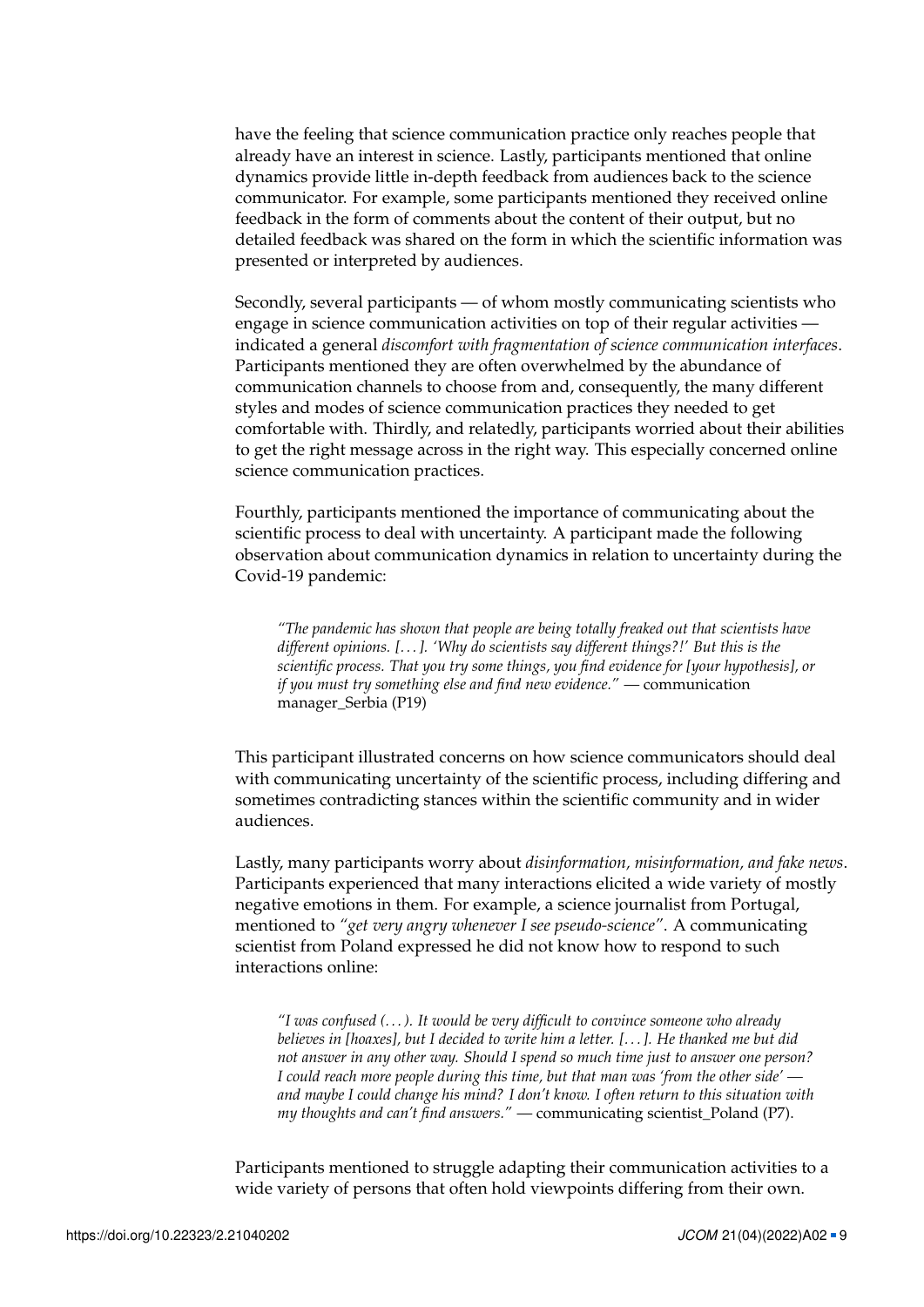Furthermore, participants in this study showed extensive worries regarding how science communication outputs can compete with misinformation or pseudoscience in the digital sphere. Lastly, participants indicated to often think about ways in which they should address such complex dynamics in the science communication ecosystem.

## *4.2 Reflection-in-action: reflective practice experiments*

On basis of the previously described entry points for reflection, participants formulated reflective practice experiments they desired to undertake. The goal of these experiments was for practitioners to reflect-in-action. With this, participants examined how their — often implicit — thoughts, assumptions and emotions were linked to the way they addressed certain audiences. Each designed reflective practice experiment was tailor-made to the participant's experienced challenges, situations, needs and context. Participants undertook reflective practice experiments in roughly two categories: first, participants undertook activities to gain in-depth insights into their audience and how that audience made sense of the participant's science communication output, and second, participants experimented with conversational and writing strategies. All types of reflective practice experiments ultimately aimed at facilitating more constructive interactions between the science communicator and its audience, in light of the complexities of the current ecosystem.

## 4.2.1 Experiments undertaken to learn about audiences

Most participants felt that they lacked in-depth insights into the needs of audiences with regards to participants' science communication outputs — and as a result felt unequipped to adapt their practice to their audience. Therefore, many participants in their reflective practice experiment send out a questionnaire to audiences of their outputs, such as listeners of their own podcasts and radio shows. Other participants interacted with their audience through their social media accounts. These participants wanted to include the opinions of their listeners in composing questions for the podcast's guests. Others asked for feedback on how the scientific information was presented in the radio show.

These participants gained new insights into their audiences through their reflective practice experiments, particularly with regards to differing perspectives, values, and emotions that individuals can have with regards to science. Herein, many participants mentioned that assumptions they had about their own science communication output and the effect it would have in audiences was often incorrect. For example, a PhD student in immunology formulated this as follows:

*"I acknowledged [in my podcast] that there is an infertility anti-vax rumour going around and mentioned that there is no evidence [to support that]. Now I realise that to pregnant women that is terrifying."* — PhD student in immunology and biomedicine\_UK (P1)

Many participants mentioned that checking assumptions and learning about their audience is important to open-up conversations, get audiences engaged in the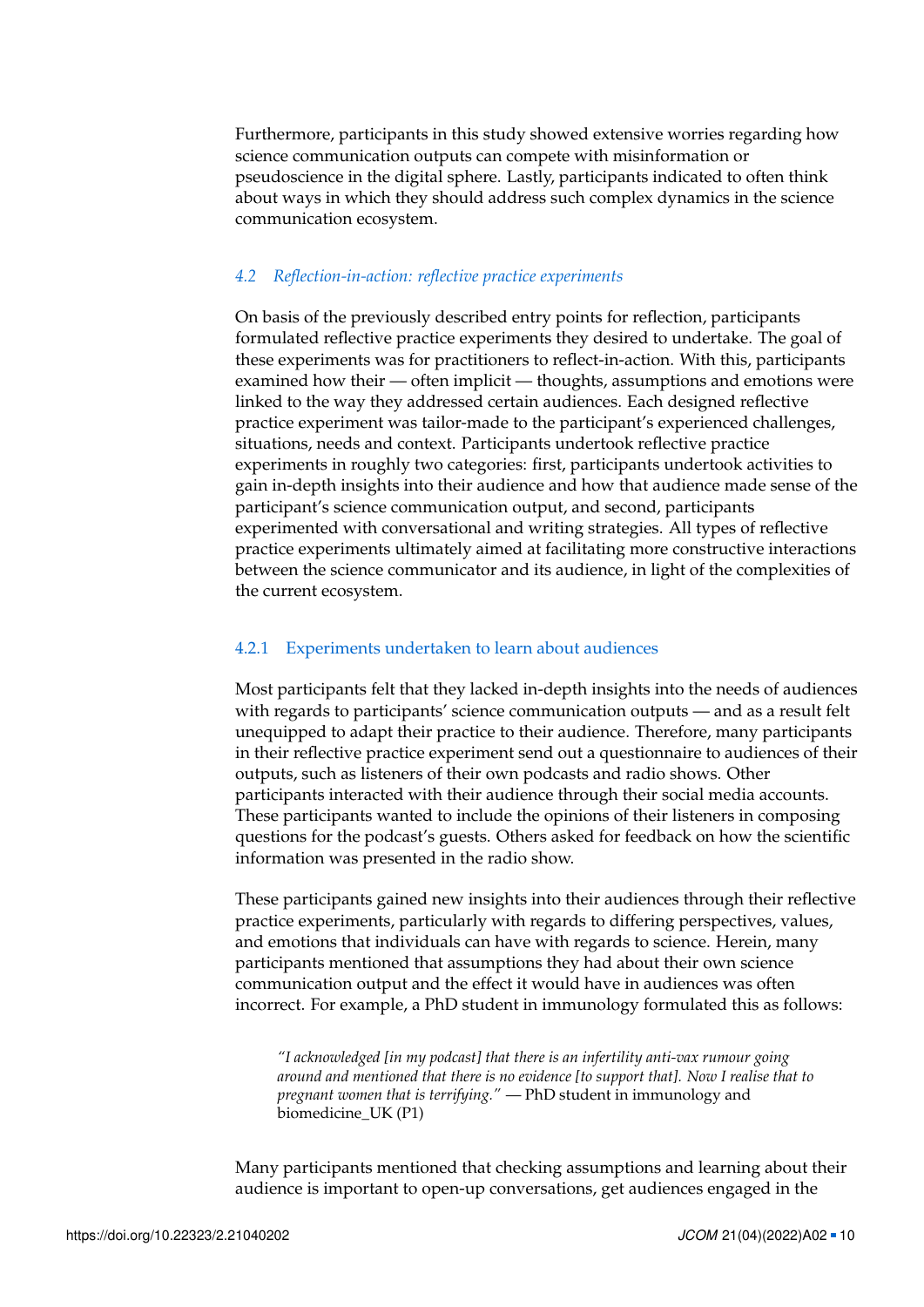story and adapt their activities to their audience. With regards to the previous quote, during the reflective practice experiments, participant 1 had realised she had not addressed the emotions of her audience with regards to the topic of Covid-19 vaccinations in her podcast explicitly, even though through her questionnaire she learned that her podcast had evoked many emotions in the listeners. Subsequently, she decided to experiment with these newly obtained insights. In her reflection diary, she explains how she opened-up the conversation on emotions, next to presenting the scientific facts:

*"I think that I have tried to change my approach when I introduced a vaccine-related topic [in my podcast] to debunk misinformation. I now try to not go straight to the scientific information, but instead first acknowledge the valid reasons that people have for their hesitancy [to get vaccinated] and the fear that people have. Talk about 'why' people are scared. (. . . ) I feel that people will be far more receptive to science if they feel that their emotions are being acknowledged too."* — PhD student in immunology and biomedicine\_UK (P1).

Secondly, many participants mentioned that their reflective practice experiments *enabled them to see the people behind* the hesitancy or negative comments online. Participants stated their science communication activities felt more rewarding or meaningful. For example, a participant mentioned how he had confused doubt and a hesitant posture towards scientific information in one of his readers with being a conspiracy theorist:

*"I was disappointed to see him vent his doubts with regards to science. I associated doubt with conspiracy thinking. But those doubts do not make him a conspiracy theorist. I realised he was being vulnerable and open to input. That made my perspective change. (. . . ) Maybe the assumption I had was not strange, but it wasn't productive either."* — science journalist\_Poland (P2)

Another participant highlights how, through a process of reflection-in-action, he was able to adapt his science communication activity towards finding common ground:

*"I know that parents who don't want to vaccinate their children are not bad parents. They are just scared that something will happen. So, for me, the baseline here is that we all want to have healthy children. We agree on this. And when we have this agreement, it's easier to start the conversation. The next step is to ask [our doubting audience] questions."* — science journalist\_Poland (P2).

As such, the reflective practice experiments were experienced by participants as valuable to gain new insights into their audiences. Moreover, participants mentioned to be more able in adapting their science communication activities to their audiences, in terms of incorporating uncertainty of science and audiences' underlying values, emotions and worldviews — next to a focus on the scientific facts.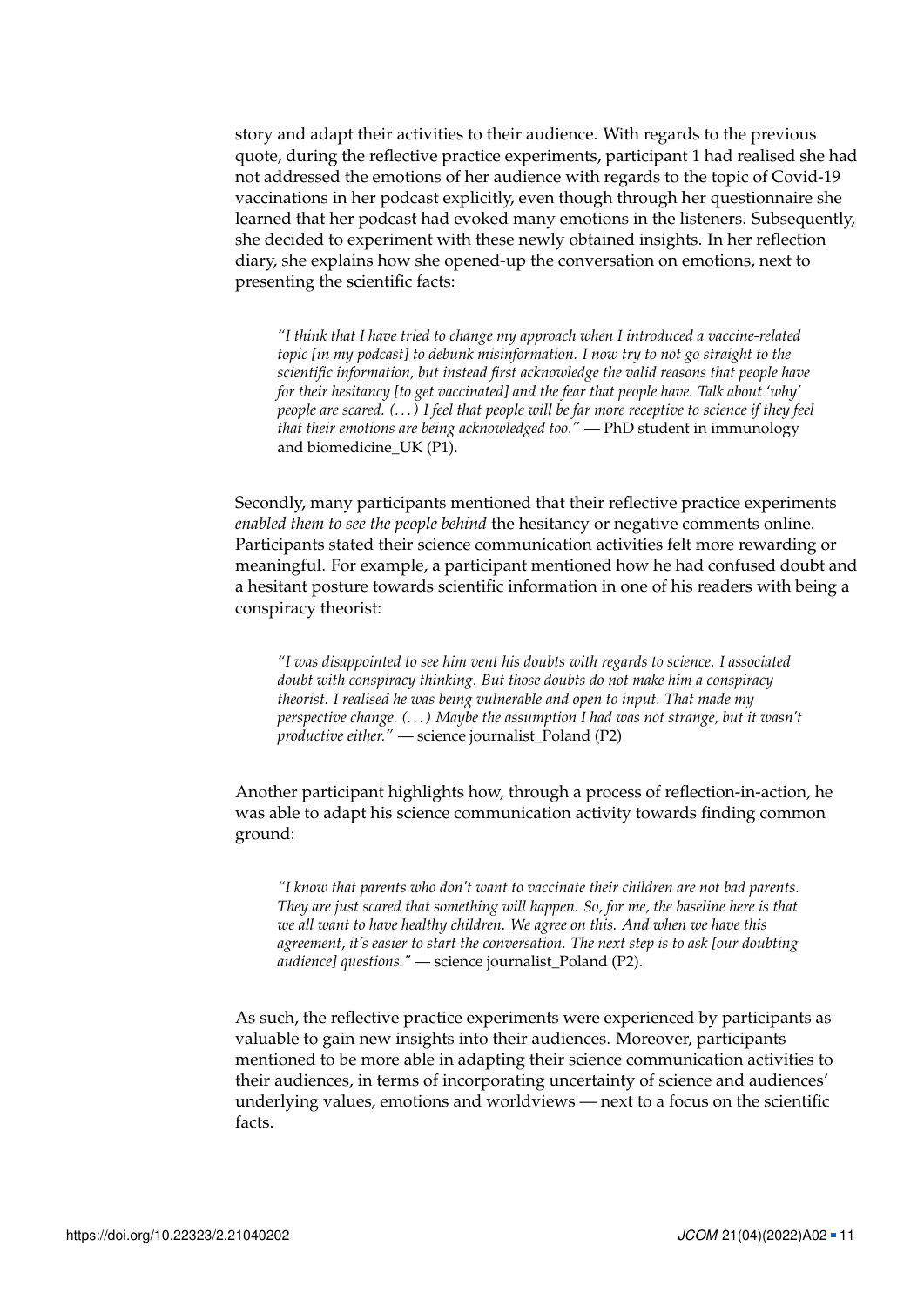## 4.2.2 Experiments undertaken to tinker with science communication activities

The other main category of reflective practice experiments concerned participants who experimented with new ways of writing and engaging in conversations. Related to entry points for reflection, participants experienced that they in some instances did not address or reach their audience in the intended way or with the intended goal. As such, these participants decided to change something in their own science communication activity to reach the audience the intended way. Participants decided to communicate their objective explicitly in certain activities with the goal to increase transparency and trust, wrote personal letters to science sceptics, interact actively with negative comments participants would normally ignore, and write articles to unpack how people come to the most common sceptical comments. In these experiments, participants specifically mentioned how suspending judgment, including more personal reflections and emotions next to scientific facts, and listening, had enriched the interactions they had with audiences. A Dutch science press officer describes this as follows:

*"[The antagonistic citizen journalist] was actually very open, and I could tell that even though she had very little knowledge or expertise, it was clear that she had very real concerns about the disease and how to handle it. As the conversation developed, I let go of my science press officer persona, and talked from my own personal views. We had a long and open, respectful conversation [. . . ]. I learned that it's not right to dismiss someone like her, but to listen to what she's saying. [. . . ] Once you realize that scientists are occupied with the 'cause' of something, and most people with the 'reason' for it, it becomes easier to understand the misunderstanding."* — science press officer\_The Netherlands (P16)

Reflecting on such communication situations gave many participants important insights into their own values and viewpoints; and connected that to science communication interactions they had. For example, when P16 had let go of his assumptions, and started to communicate from his "personal view", the dynamic of the conversation changed. With this, the reflective practice experiments made some participants realise they are not always as approachable as they thought — or when they were not flexible in adjusting their own point of view in light of new and valid arguments.

*"The reflection diary helped me to think one step further. I had to consciously think about what happens daily in the interactions I have through work. It showed me that we are poorly informed [about our audiences] and disabled by our own thoughts and emotions about topics and people."* — science journalist\_Poland (P10)

Some participants noticed that through use of the reflection diary, they started to reflect more *during* science communication activities. In other words, it appears that the reflection diaries facilitated reflection-in-action. For example, participants mentioned that the reflection diary facilitated active reflective thinking, which helped them to get new insights into their own perspective on science, their own emotions and values, and take opinions that were different from their own into consideration.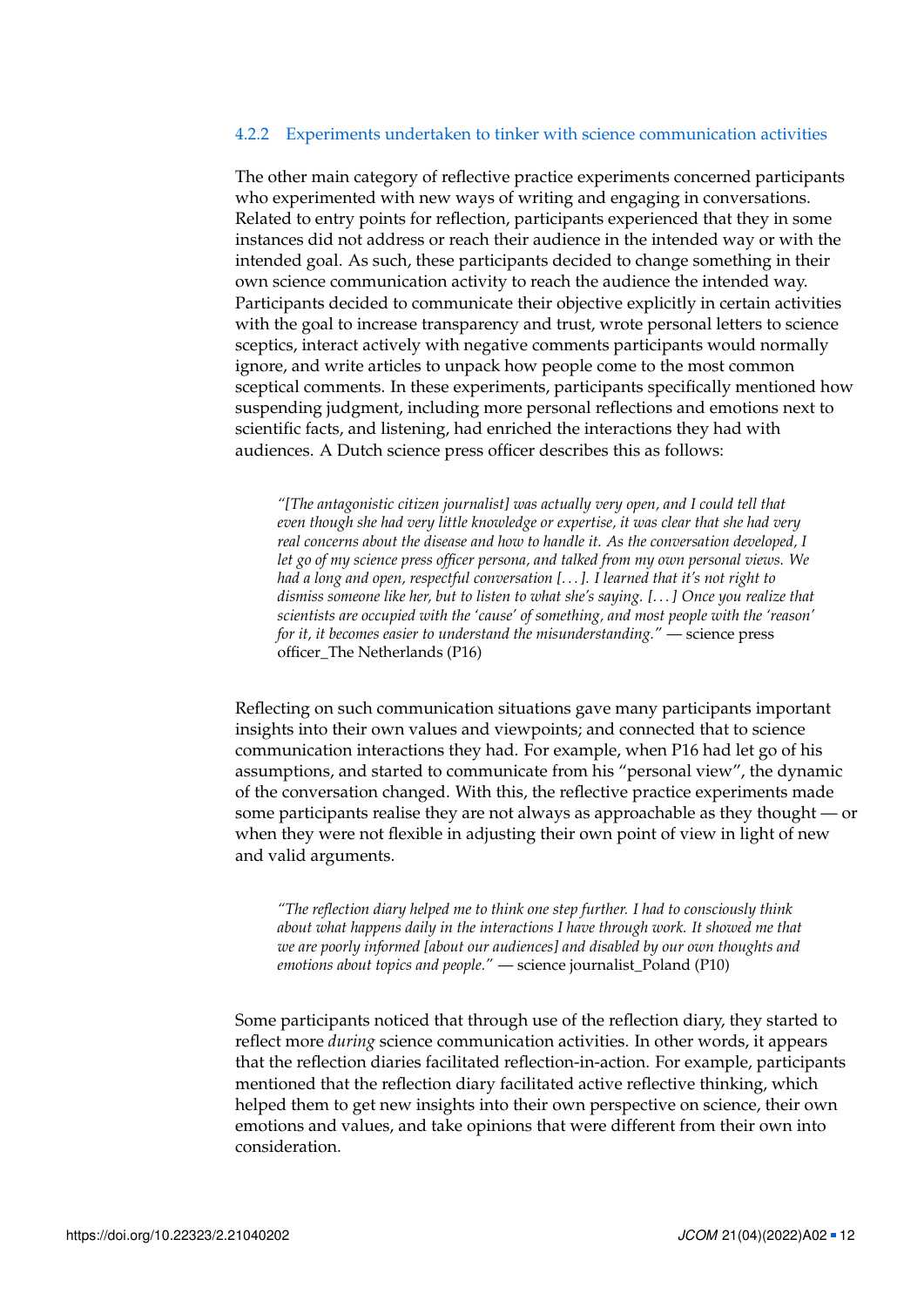# *4.3 Reflection-on-action: new understandings with regards to the practice of science communication*

In this sub-section we discuss how the participants reflected-on the experiments they had undertaken during this study, and new understandings they reached on basis hereof. Such understandings ultimately inspired participants in terms of possible directions for change of science communication practices — and provided opportunities to navigate challenges present in the science communication ecosystem. With this, participants mainly addressed the *disconnect* they felt with audiences. Overall, participants found they became more self-aware of their assumptions and displayed more openness about differing views and emotions in their activities.

*"I would try to keep calm and allow myself to try to understand why somebody has a totally opposite opinion than mine. Even if that opposite opinion makes me angry, I will try to have more productive conversations. In that way, I will learn something from [the interaction], rather than just focus only on explaining my point of view."* science journalist\_Poland (P12)

Some participants also highlighted that tapping into personal feelings and establishing a more emotional connection on the otherwise more rational understood scientific topics had enabled common ground and facilitated mutual understanding. This was not always perceived as easy, and it took bravery and perseverance. For example, all participants mentioned they had interactions with people who believe in profound falsehoods in scientific information online. Participants mentioned these encounters led them to the 'automatic reaction' of defending science. Participants explained they felt to 'belong to the scientific community', for they believe that scientific information helps society navigate through complex problems, such as the Covid-19 pandemic — a perspective that was disputed by science sceptics online. After the reflective practice experiments, it appeared to many participants that it was better to deal with these difficult conversations by not immediately attacking or contradicting false claims, because people will always have their reason to believe or feel something towards scientific information, e.g.:

*"Openness means being open to each person. Some of those people in the audience are totally anti-science. And they are not easy to talk to. Though, I feel that being open is to ask questions to those groups and address their questions as well. Because they are representatives of society. They do have a right to ask."* — communicating scientist\_Poland (P3)

As such, most participants found through their reflective practice experiments that acknowledging the emotional side of socio-scientific topics and taking the critiques or other opinions on science seriously, is valuable to the practice of science communication. Almost all participants herewith expressed ideas to reorient their practical activities towards promoting dialogue, e.g.:

*"What I could adopt for future encounters is the idea that being open and reflective should be the default mind-set. It helps to shed a light on the personality behind the doubts and questions, instead of all the associated characteristics that may or may not be present in someone."* — science journalist the Netherlands (P13).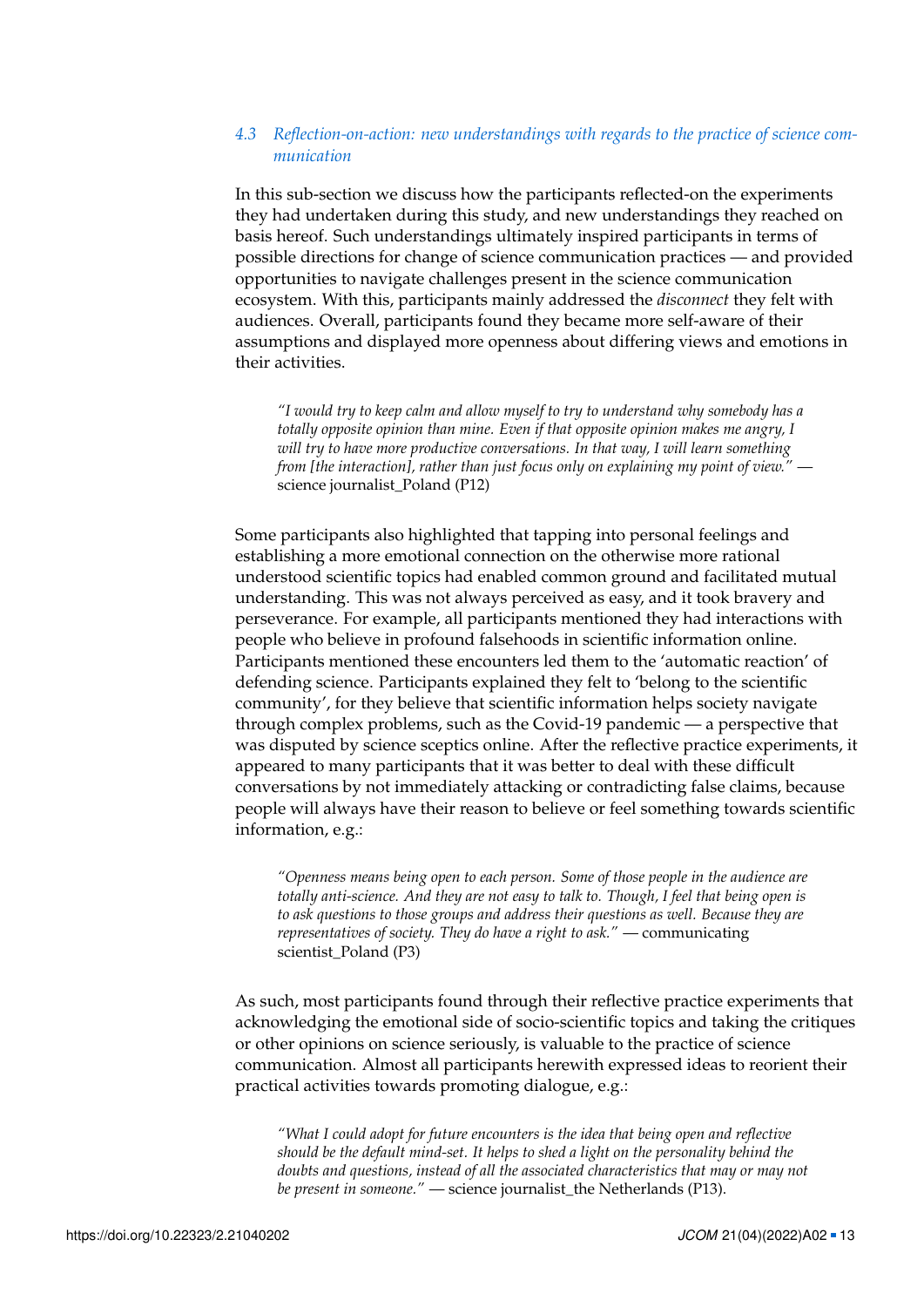Hence, it was perceived to be more constructive to inquire *why* audiences believe something, or what underlying values and emotions give rise to online comments — and next, to take those reflections as the starting point of a conversation on science. Lastly, it felt refreshing to many participants to hold a conversation on the 'why', which included a conversation about values, perspectives, worldviews, and emotions related to science, next to merely discussing the scientific facts.

# *4.4 Observations with regards to types of learning in reflective practice experiments*

Participants in this study displayed diverse types of learning in their reflective practice experiments. Participants displayed single- and double-loop learning to a large extend, yet triple-loop learning was not as often observed — and in some reflective practice experiments missing completely. Single-loop learning was displayed by all participants: they were able to identify 'mistakes' or indicated were interactions 'had gone wrong'. Many participants displayed double-loop learning when they reflected on underlying causes to why specific science communication situations had not had the intended effect. Triple-loop learning was less observed, for participants have not adopted fundamental changes in modes of science communication. For example, practitioners recognised they 'belong more to the scientific community', and as such had the corresponding practice to want to defend science (single- and double-loop learning) — yet such stances were rarely explicitly linked to a reorientation of their *goal*, or perspective on science, nor redefined how these underlying factors influenced their practice more fundamentally.

Participants who had displayed triple-loop learning in reflective practice experiments, were able to critically challenge how their own frames of thought had influenced the way in which they addressed audiences. Subsequently, they transformed their practice and opened-up the conversation on the plurality of perspectives, values, and emotions that people could have with regards to the displayed scientific information. They reoriented their goal and practice from 'convincing and educating' (e.g., 'scientific information is the universal truth that helps people in their daily lives'); to listening to audience's legitimate concerns, personal situations, and social contexts (e.g., 'science is not the only relevant type of knowledge in the lives of people') and transformed their practice accordingly to these newly obtained insights.

**Discussion** This study engaged science communication practitioners in experimenting with reflective practice in their daily science communication activities. The science communication ecosystem has become an increasingly fragmented, dynamic, high-paced, and complex work environment for practitioners. Indeed, participants often indicated they did not know who their audience is, how these potentially diverse publics make sense of science communication outputs and how these audiences could be addressed. Many participants indicated they felt a need to 'defend' science and scientists' image — and educated audiences on 'the correct scientific information'. In line with what we observed elsewhere [see also Roedema, Broerse and Kupper, [2021\]](#page-18-2), an overload of scientific information online and a vast number of interfaces where people interact on scientific topics, the feeling of being "just another voice in the void" and a lack of constructive feedback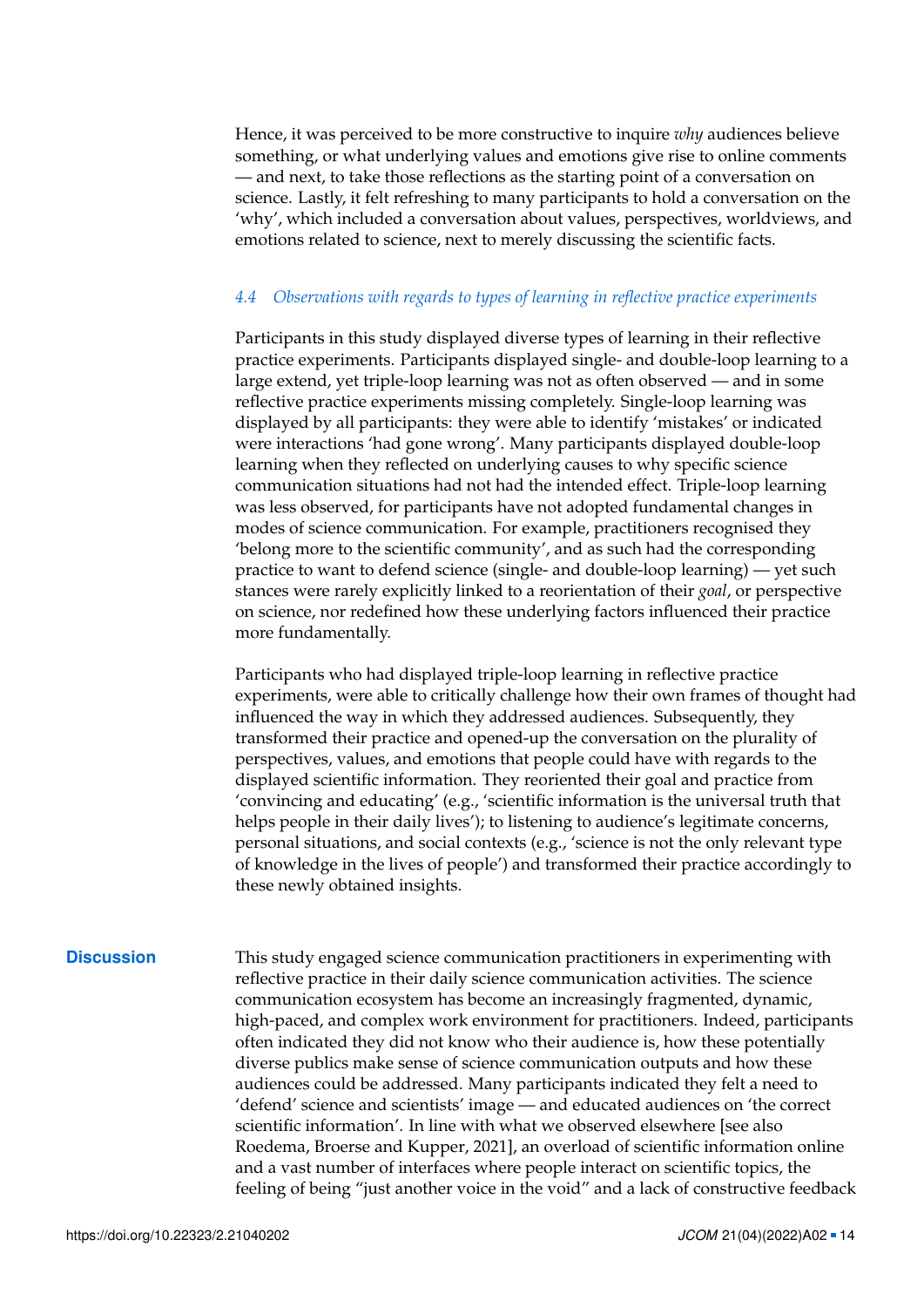mechanisms have resulted in a perceived disconnect between science communication practitioners and their audiences. Participants in this study set-up reflective practice experiments to find ways to adapt their practice to these challenging dynamics in the field of science communication. Their experiments were primarily focused on gaining insights into audiences, how audiences make sense of science communication outputs, and focused on how science communication practice could be adapted to fit the values, emotions, and worldviews of a wide diversity of audiences.

This study showed that by adopting a reflective practice, participants became more aware of their own assumptions, values, emotions, and worldviews; and how that connected to practitioners' activities deployed and audiences addressed. It should be mentioned that participants already displayed a lot of reflective thinking at the onset of this study, which most likely is a consequence of this research' approach in including participants familiar with the RETHINK project and enthusiastic about reflectivity. Most participants found that reflective practice allowed conversations to be shifted away from statements on scientific facts — where controversy arises — and steered conversations on contested science towards a search for common ground. Future studies could explore if reflective practice is also experienced this meaningful when participants have less prior interest for transforming science communication practice. The use of reflection diaries enabled reflection-in-action, meaning the 'doing' and learning happening in the moment of interactions, and adapting one's practice to that specific science communication situation. Multiple participants noticed they learned to reflect on their own stance and that of 'the other' in the moment of the interaction — and were able to experiment with a different science communication practice whilst the interaction happened. Participants prolonged this learning experience by reflection-on-action, when they reflected on how their adapted practice 'in the moment' had— positively or negatively — transformed their science communication practice.

This study showed many accounts wherein participants recognised when and why a particular interaction they had was challenging (single-loop learning) and how that stemmed from underlying differing values, emotions, stances towards the role of science in society and assumptions participants had about audiences (double-loop learning). This resulted in open and constructive interactions between science communication practitioners and their audiences on contested fields of science. However, triple-loop learning was not as often observed — and in some reflective practice experiments missing completely. Triple-loop learning — a form of reflection that is closely linked to the plea of Irwin for more third-order thinking — focuses on science communication practitioners to revisit goals, values, or stances they have towards science-society interactions; and re-evaluate if or why these were (or were not) the best goal, value or stance to adhere to [Hawkins, [1991;](#page-17-13) Irwin, [2008\]](#page-17-14). As such, even when practitioners realised that their differing opinions or disagreement on the scientific facts (single-loop) could originate from different or conflicting values, a different perspective or emotions with regards to the scientific content (double-loop), participants still did not always feel capable to re-evaluate if the value, perspective, or goal they adhered to with their science communication was indeed best fitting in that situation (triple-loop). With this, most participants displayed single- and double-loop learning, but were unable to critically address the more fundamental paradigms they operated in, such as, addressing deficit-thinking, or reorienting the goal of their activity away from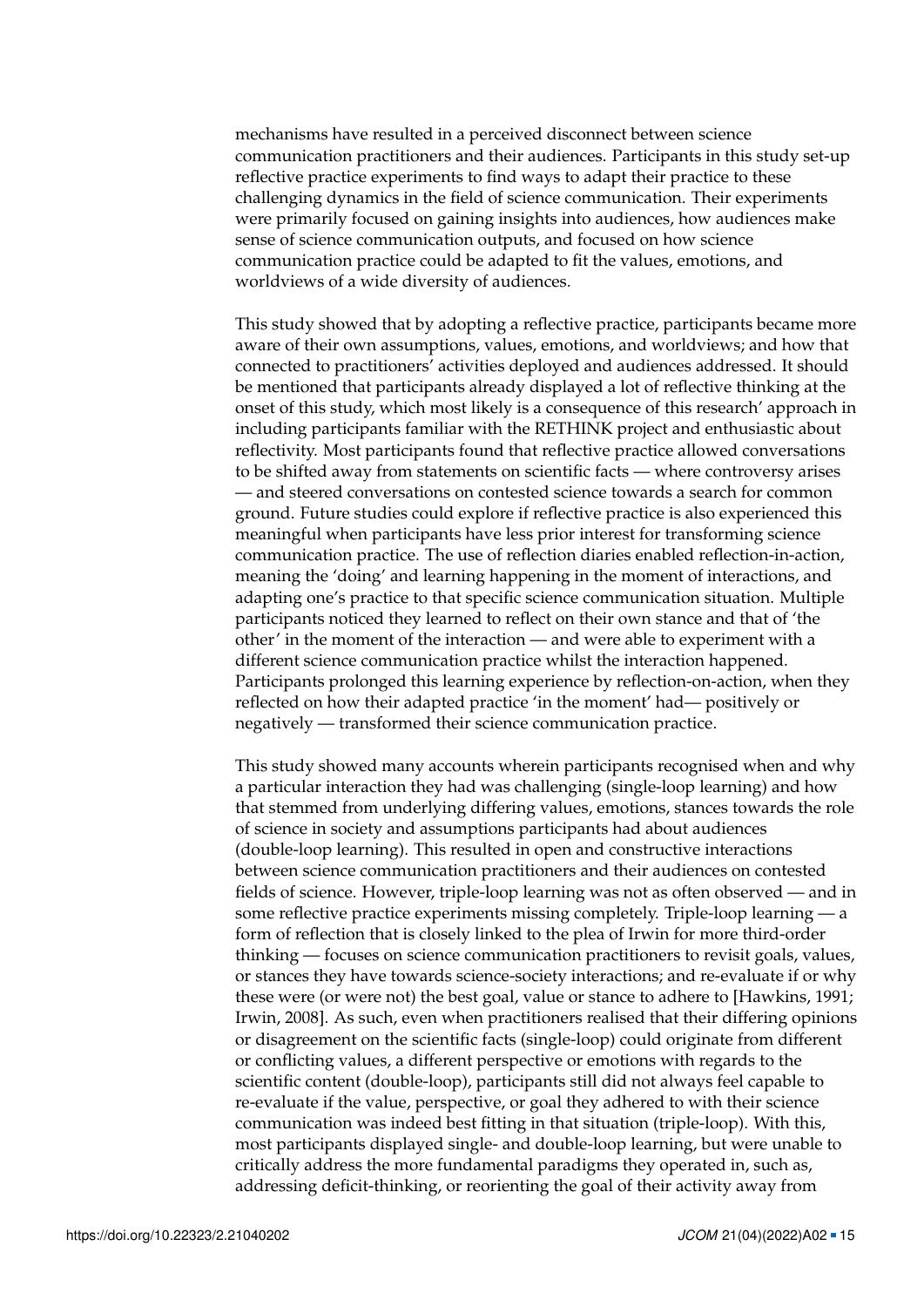one-way or two-way modes of science communication and adapt a multi-way communication mode [Wynne, [2006\]](#page-18-10). Triple-loop learning is important in this context, for it could potentially elicit a more fundamental transformation of science communication modes and practice in a polarised and fragmented society — a practice that would allow for open conversations on the ambiguities, uncertainties and complexities related to science, and with a wide diversity of publics [Jasanoff, [2003\]](#page-17-15).

These findings also point towards the importance of a shared responsibility to adopt reflective practices in networks, communities of practice and institutes. In interacting with researchers of this study and with other science communication practitioners in the Rethinkerspace dialogue sessions, participants displayed more critical thinking and triple-loop learning. This was notably a result of others being better able to 'hold-up a mirror' and provide participants with new insights into how their own frames of thought, assumptions or objectives were hidden in certain science communication situations, or how these underlying factors linked undertaken activities. Other scholars on reflection have pointed towards the importance of reflection as a social process [Ramaker, van der Stoep and Deuze, [2015;](#page-18-3) Boud and Walker, [1998;](#page-16-4) Salmon, Priestley and Goven, [2017\]](#page-18-6). For example, Salmon, Priestley and Goven [\[2017\]](#page-18-6) mention the importance for setting-up collaborations when first engaging in reflective practice, for this is needed to come to new insights and challenge assumptions when 'doing' public engagement or outreach activities. Therefore, it might be valuable for future research to investigate the more social aspects of reflective practice, and how collaborations across professional or disciplinary boundaries could be of crucial importance in enabling more triple-loop learning.

With this our results show that reflective practices should not be the responsibility of individuals only, and, that the full potential of engaging in reflective practice is not met when this is done by individuals on their own. Already two decades ago, Webb [\[2000\]](#page-18-11) pointed towards the risk of reflective practice: when done alone, it might enforce already present and persistent frames of thought in individuals and it is therefore important for reflective science communication practitioners to seek and engage in dialogue with individuals who hold contrasting or conflicting beliefs [Webb, [2000\]](#page-18-11). Even longer ago, Wynne [\[1993\]](#page-18-8) already plead for 'the case of institutional reflexivity' to improve science-society interactions, when he argued that science is not well equipped to reflect on frames of thought within the scientific community [Wynne, [1993\]](#page-18-8). Moreover, Chilvers [p. 305 [2012\]](#page-17-11) also highlights the importance of reflexive engagement through institutional learning, for this would make actors relevant to science-society interactions 'more responsive, responsible, and accountable to public values, social implications, and uncertainties of science and technology'. These points are especially important for participants in this study often mentioned to feel 'a belonging to the scientific community', and that this had impacted how they addressed and interacted with audiences. Against this background, it is interesting to note that our participants mentioned how they would like their institute to be reflective, for example when a science journalist in mentioned "I would like to organise a reflection day at my department, wherein we investigate and challenge our assumptions as an institute and find ways how to deal with those". A fine line should be sought after here, for literature suggests that focusing too much on reflectivity as a final outcome, results in a check box exercise for institutes [Platt, [2014\]](#page-18-12).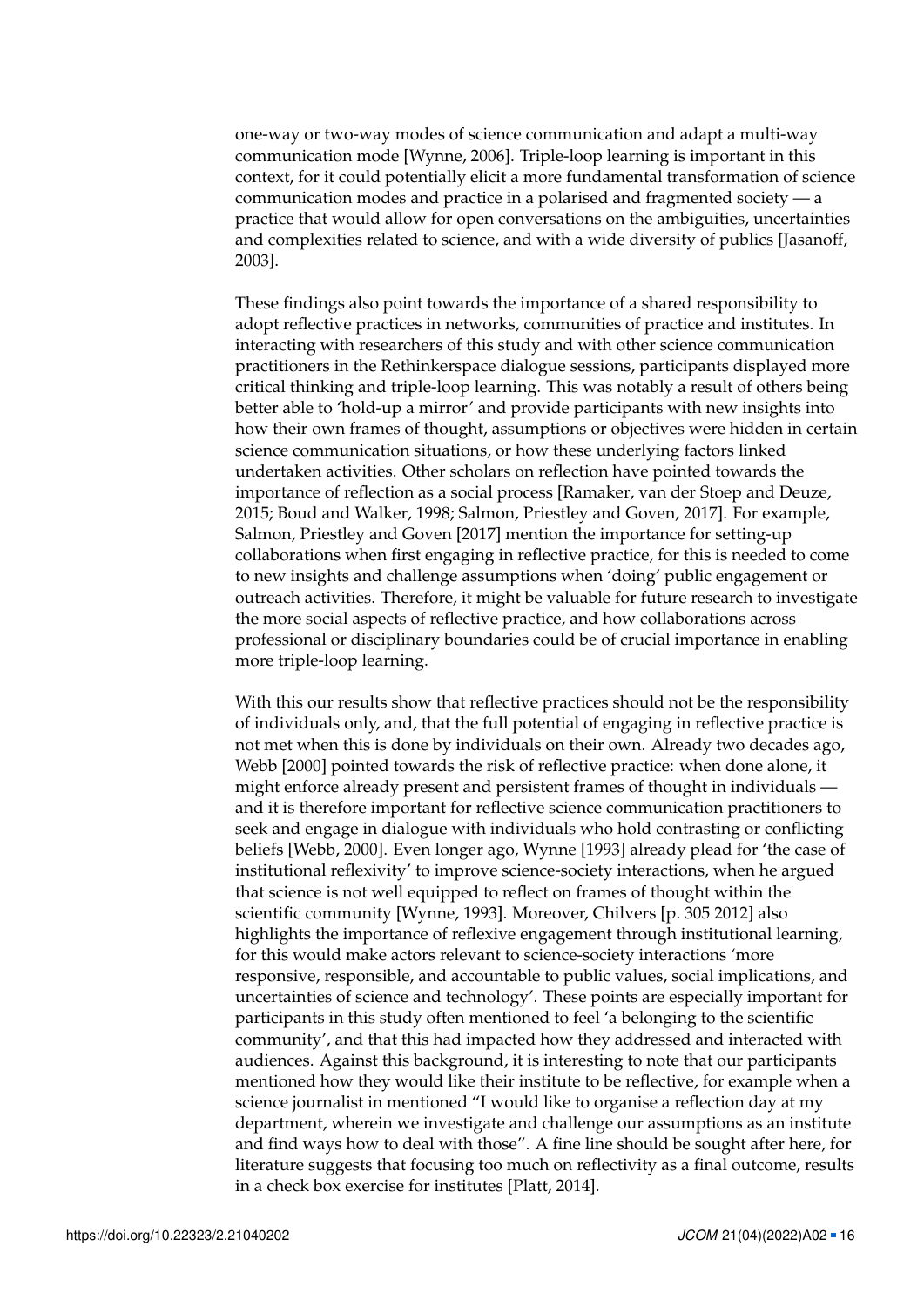Facilitating the science communication community to learn and help apply reflective practice within networks should be an important focus point for all who are concerned with enabling a constructive science-society relationship. Firstly, because reflective practice is not a responsibility of the daring or innovative individual on their own, but very much a responsibility that the science communication field should take up together. Secondly, because doing reflective practice together facilitates more rewarding experiences and may allow for more third-loop learning. Boundary crossing is essential in this, wherein actors outside of one's own community or with a radically different perspective on the same challenge, can really help individuals to challenge their frames of thought [Akkerman and Bakker, [2011;](#page-16-7) Salmon, Priestley and Goven, [2017\]](#page-18-6). In conclusion, a reflective practice for science communicators enables practitioners to connect with their audiences in a more profound way, and many shared that they would like to continue with experimenting with reflective practice in the future. Therefore, we invite all who operate at the boundary between science and society and those who are involved in public discussions on science, to engage in reflective practice.

- <span id="page-16-8"></span><span id="page-16-7"></span><span id="page-16-6"></span><span id="page-16-5"></span><span id="page-16-4"></span><span id="page-16-3"></span><span id="page-16-2"></span><span id="page-16-1"></span><span id="page-16-0"></span>**References** Ahva, L. (2012). 'Public journalism and professional reflexivity'. *Journalism* 14 (6), pp. 790–806. <https://doi.org/10.1177/1464884912455895>.
	- Akkerman, S. F. and Bakker, A. (2011). 'Boundary Crossing and Boundary Objects'. *Review of Educational Research* 81 (2), pp. 132–169. <https://doi.org/10.3102/0034654311404435>.
	- Alexander, J. C. (2015). 'The Crisis of Journalism Reconsidered: Cultural Power'. *Fudan Journal of the Humanities and Social Sciences* 8 (1), pp. 9–31. <https://doi.org/10.1007/s40647-014-0056-5>.
	- Askeland, G. A. and Fook, J. (2009). 'Critical reflection in social work'. *European Journal of Social Work* 12 (3), pp. 287–292. <https://doi.org/10.1080/13691450903100851>.
	- Atkins, S. and Murphy, K. (1993). 'Reflection: a review of the literature'. *Journal of Advanced Nursing* 18 (8), pp. 1188–1192. <https://doi.org/10.1046/j.1365-2648.1993.18081188.x>.
	- Boud, D. and Walker, D. (1998). 'Promoting reflection in professional courses: The challenge of context'. *Studies in Higher Education* 23 (2), pp. 191–206. <https://doi.org/10.1080/03075079812331380384>.
	- Braun, V. and Clarke, V. (2020). 'Can I use TA? Should I use TA? Should I *not* use TA? Comparing reflexive thematic analysis and other pattern-based qualitative analytic approaches'. *Counselling and Psychotherapy Research* 21 (1), pp. 37–47. <https://doi.org/10.1002/capr.12360>.
	- Brüggemann, M., Lörcher, I. and Walter, S. (2020). 'Post-normal science communication: exploring the blurring boundaries of science and journalism'. *JCOM* 19 (03), A02. <https://doi.org/10.22323/2.19030202>.
	- Bubela, T., Nisbet, M. C., Borchelt, R., Brunger, F., Critchley, C., Einsiedel, E., Geller, G., Gupta, A., Hampel, J., Hyde-Lay, R., Jandciu, E. W., Jones, S. A., Kolopack, P., Lane, S., Lougheed, T., Nerlich, B., Ogbogu, U., O'Riordan, K., Ouellette, C., Spear, M., Strauss, S., Thavaratnam, T., Willemse, L. and Caulfield, T. (2009). 'Science communication reconsidered'. *Nature Biotechnology* 27 (6), pp. 514–518. <https://doi.org/10.1038/nbt0609-514>.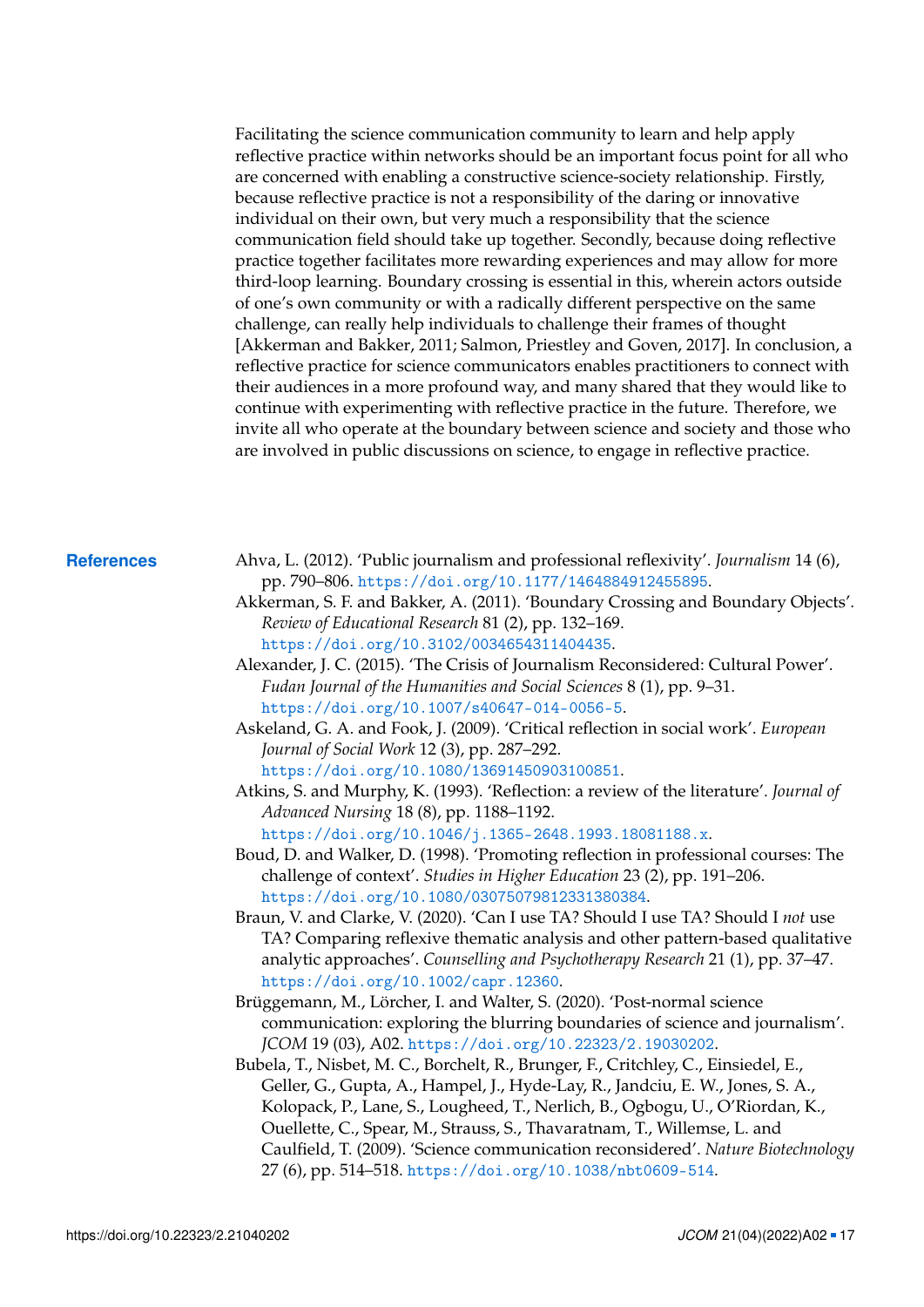- <span id="page-17-11"></span>Chilvers, J. (2012). 'Reflexive engagement? Actors, learning and reflexivity in public dialogue on science and technology'. *Science Communication* 35 (3), pp. 283–310. <https://doi.org/10.1177/1075547012454598>.
- <span id="page-17-1"></span>Davies, S. R. (2021). 'An empirical and conceptual note on science communication's role in society'. *Science Communication* 43 (1), pp. 116–133. <https://doi.org/10.1177/1075547020971642>.
- <span id="page-17-10"></span>Dewey, J. (1933). How we think: a restatement of the relation of reflective thinking to the educative process. Boston, MA, U.S.A.: Houghton Mifflin.
- <span id="page-17-3"></span>Dubé, V. and Ducharme, F. (2015). 'Nursing reflective practice: An empirical literature review'. *Journal of Nursing Education and Practice* 5 (7). <https://doi.org/10.5430/jnep.v5n7p91>.
- <span id="page-17-2"></span>Fahy, D. and Nisbet, M. C. (2011). 'The science journalist online: Shifting roles and emerging practices'. *Journalism* 12 (7), pp. 778–793. <https://doi.org/10.1177/1464884911412697>.
- <span id="page-17-12"></span>Fergusson, L., van der Laan, L. and Baker, S. (2019). 'Reflective practice and work-based research: a description of micro- and macro-reflective cycles'. *Reflective Practice* 20 (2), pp. 289–303. <https://doi.org/10.1080/14623943.2019.1591945>.
- <span id="page-17-8"></span>Finlay, L. (2008). *Reflecting on "Reflective practice"*. Practice-based Professional Learning Paper 52. A discussion paper prepared for Practice Based Professional Learning Centre of Excellence in Teaching and Learning. URL: <http://oro.open.ac.uk/68945/>.
- <span id="page-17-9"></span>Fook, J. and Askeland, G. A. (2006). 'The "critical" in critical reflection'. English. In: Critical Reflection in Health and Welfare. Ed. by S. White, J. Fook and F. Gardner. Open University Press, pp. 40–53.
- <span id="page-17-7"></span>Gibbs, G. (1998). Learning by Doing: A Guide to Teaching and Learning Methods. Oxford, U.K.: Oxford Brooks University.
- <span id="page-17-13"></span>Hawkins, P. (1991). 'The spiritual dimension of the learning organisation'. *Management Education and Development* 22 (3), pp. 166–181.
- <span id="page-17-5"></span>Hesjedal, M. B., Åm, H., Sørensen, K. H. and Strand, R. (2020). 'Transforming scientists' understanding of science-society relations. Stimulating double-loop learning when teaching RRI'. *Science and Engineering Ethics* 26 (3), pp. 1633–1653. <https://doi.org/10.1007/s11948-020-00208-2>.
- <span id="page-17-14"></span>Irwin, A. (2008). 'Risk, science and public communication: Third-order thinking about scientific culture'. In: Handbook of Public Communication of Science and Technology. Ed. by M. Bucchi and B. Trench. 1st ed. London, U.K. and New York, U.S.A.: Routledge, pp. 199–212.
- <span id="page-17-15"></span>Jasanoff, S. (2003). 'Technologies of Humility: Citizen Participation in Governing Science'. *Minerva* 41 (3), pp. 223–244. <https://doi.org/10.1023/A:1025557512320>.
- <span id="page-17-4"></span>Jones, D. and Stubbe, M. (2004). 'Communication and the reflective practitioner: a shared perspective from sociolinguistics and organisational communication'. *International Journal of Applied Linguistics* 14 (2), pp. 185–211. <https://doi.org/10.1111/j.1473-4192.2004.00059.x>.
- <span id="page-17-6"></span>Karnieli-Miller, O. (2020). 'Reflective practice in the teaching of communication skills'. *Patient Education and Counseling* 103 (10), pp. 2166–2172. <https://doi.org/10.1016/j.pec.2020.06.021>.
- <span id="page-17-0"></span>Massarani, L., Entradas, M., Neves, L. F. F. and Bauer, M. W. (2021). *Global Science Journalism Report: Working conditions and practices, professional ethos and future expectations*. London, U.K. URL: [https%3A%2F%2Fwww.scidev.net%2Fglobal%2Fw](https%3A%2F%2Fwww.scidev.net%2Fglobal%2Fwp-content%2Fuploads%2FGlobal-Science-Journalism-Report-2021.pdf) [p-content%2Fuploads%2FGlobal-Science-Journalism-Report-2021.pdf](https%3A%2F%2Fwww.scidev.net%2Fglobal%2Fwp-content%2Fuploads%2FGlobal-Science-Journalism-Report-2021.pdf).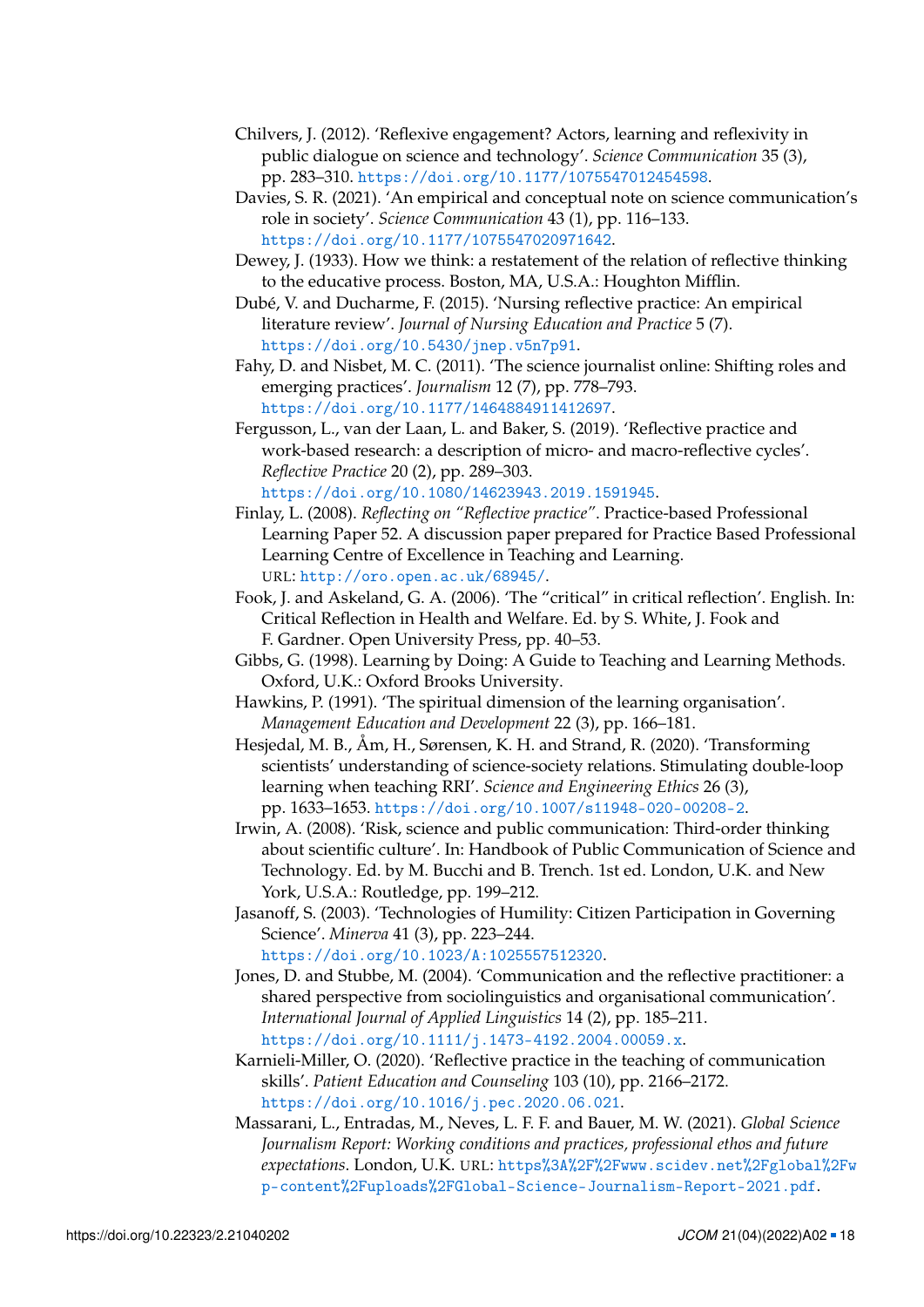- <span id="page-18-9"></span>McGreavy, B., Hutchins, K., Smith, H., Lindenfeld, L. and Silka, L. (2013). 'Addressing the Complexities of Boundary Work in Sustainability Science through Communication'. *Sustainability* 5 (10), pp. 4195–4221. <https://doi.org/10.3390/su5104195>.
- <span id="page-18-5"></span>Niblock, S. (2007). 'From "knowing how" to "being able" — Negotiating the meanings of reflective practice and reflexive research in journalism studies'. *Journalism Practice* 1 (1), pp. 20–32. <https://doi.org/10.1080/17512780601078829>.
- <span id="page-18-12"></span>Platt, L. (2014). 'The 'wicked problem' of reflective practice: a critical literature review'. *Innovations in Practice* 9 (1), pp. 44–53. <https://doi.org/10.24377/LJMU.IIP.VOL9ISS1ARTICLE108>.
- <span id="page-18-3"></span>Ramaker, T., van der Stoep, J. and Deuze, M. (2015). 'Reflective Practices for Future Journalism: The Need, the Resistance and the Way Forward'. *Javnost - The Public* 22 (4), pp. 345–361. <https://doi.org/10.1080/13183222.2015.1091622>.
- <span id="page-18-2"></span>Roedema, T. F. L., Broerse, J. E. W. and Kupper, F. (2021). '"Who is going to believe me, if I say 'I'm a researcher?"' — Scientists' role repertoires in online public engagement'. *JCOM* 20 (03), A03. <https://doi.org/10.22323/2.20030203>.
- <span id="page-18-0"></span>Rutsaert, P., Regan, Á., Pieniak, Z., McConnon, Á., Moss, A., Wall, P. and Verbeke, W. (2013). 'The use of social media in food risk and benefit communication'. *Trends in Food Science & Technology* 30 (1), pp. 84–91. <https://doi.org/10.1016/j.tifs.2012.10.006>.
- <span id="page-18-6"></span>Salmon, R. A., Priestley, R. K. and Goven, J. (2017). 'The reflexive scientist: an approach to transforming public engagement'. *Journal of Environmental Studies and Sciences* 7 (1), pp. 53–68. <https://doi.org/10.1007/s13412-015-0274-4>.
- <span id="page-18-4"></span>Schön, D. A. (1983). The reflective practitioner. How professionals think in action. New York, NY, U.S.A.: Basic Books.
- <span id="page-18-7"></span>Tosey, P., Visser, M. and Saunders, M. N. (2011). 'The origins and conceptualizations of 'triple-loop' learning: A critical review'. *Management Learning* 43 (3), pp. 291–307. <https://doi.org/10.1177/1350507611426239>.
- <span id="page-18-1"></span>Trench, B. (2008). 'Towards an analytical framework of science communication models'. In: Communicating Science in Social Contexts. New models, new practices. Ed. by D. Cheng, M. Claessens, T. Gascoigne, J. Metcalfe, B. Schiele and S. Shi. Dordrecht, Netherlands: Springer, pp. 119–135. [https://doi.org/10.1007/978-1-4020-8598-7\\_7](https://doi.org/10.1007/978-1-4020-8598-7_7).
- <span id="page-18-11"></span>Webb, P. T. (2000). 'The Use of Language in Reflective Teaching: Implications for Self-Understanding'. *The Journal of Educational Thought (JET)/Revue de la Pensée Éducative* 34 (3), pp. 223–238. ISSN: 00220701. URL: <http://www.jstor.org/stable/23767274>.
- <span id="page-18-8"></span>Wynne, B. (1993). 'Public uptake of science: a case for institutional reflexivity'. *Public Understanding of Science* 2 (4), pp. 321–337. <https://doi.org/10.1088/0963-6625/2/4/003>.
- <span id="page-18-10"></span>— (2006). 'Public Engagement as a Means of Restoring Public Trust in Science — Hitting the Notes, but Missing the Music?' *Community Genetics* 9 (3), pp. 211–220. <https://doi.org/10.1159/000092659>.